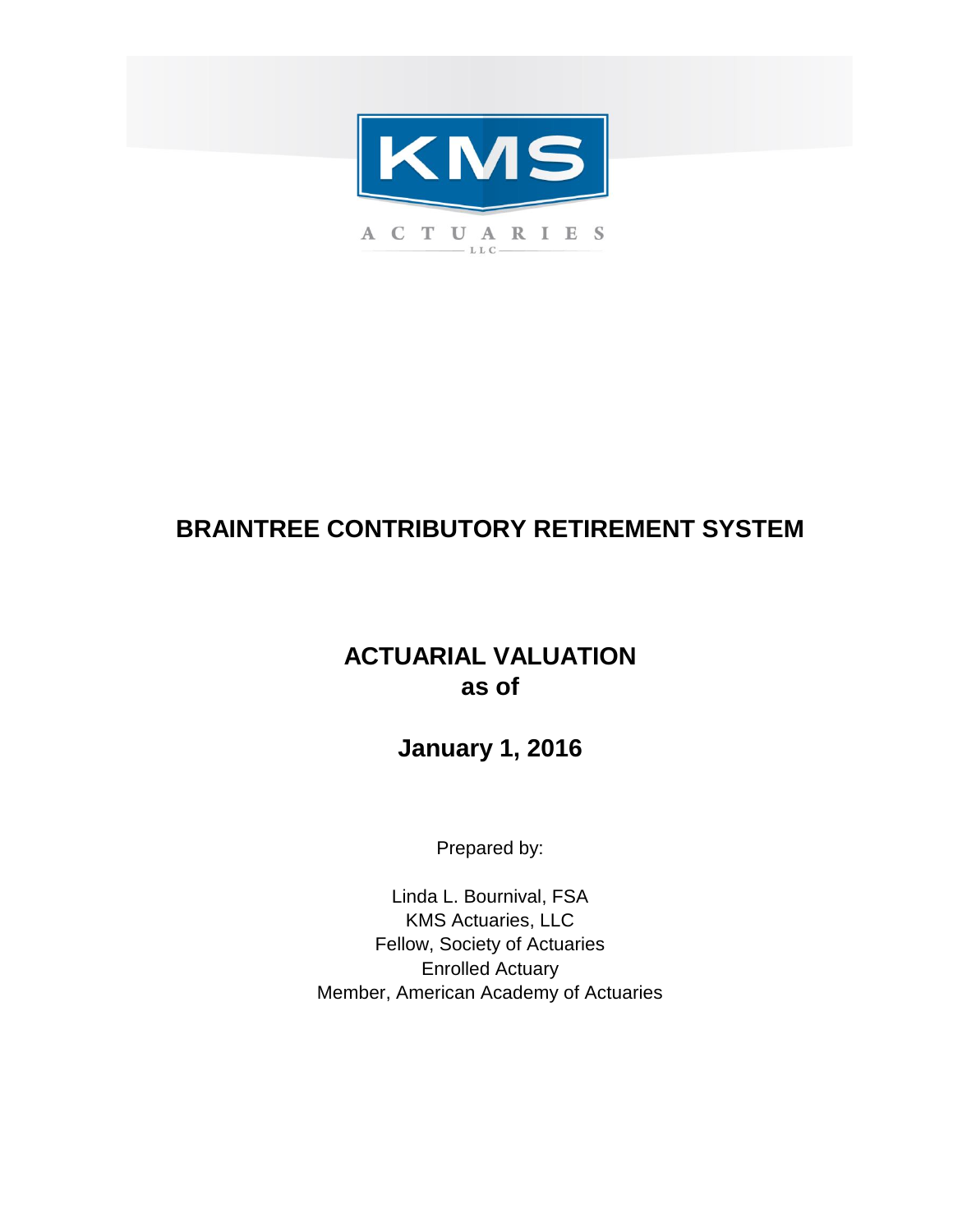

November 15, 2016

Braintree Contributory Retirement Board Town of Braintree 74 Pond Street, 2nd Floor Braintree, MA 02184

Dear Board Members:

We are pleased to present the enclosed report summarizing the results of our actuarial valuation of the Braintree Contributory Retirement System as of January 1, 2016.

Our valuation was performed in accordance with the provisions contained in Chapter 32 of the Massachusetts General Laws, "M.G.L.", as of January 1, 2016. Disclosures under GASB Statement No. 67, Financial Reporting for Pension Plans (GASB 67) and GASB Statement No. 68, Accounting and Financial Reporting for Pensions (GASB 68) are provided in a separate report.

The principal results of our valuation are summarized in Section 2. The summary of Plan provisions and actuarial methods and assumptions are shown in Sections 5 and 6, respectively. Section 7 summarizes the demographic profile of active members, retired plan members and beneficiaries and disabled plan members. Asset information and actuarial liabilities are presented in Section 2. The development of the required appropriations pursuant to Chapter 32 of the M.G.L. is shown in Section 3. The summary of information for PERAC is presented in Section 4.

We also provide a 30-year forecast of the required appropriations and cash flows in Section 3.

Our actuarial valuation is based on an investment return rate of 7.75%, compounded annually. Our calculations were based on participant census and asset data and other information provided by the Braintree Contributory Retirement Board and the benefit provisions of Chapter 32 of the M.G.L. as of January 1, 2016.

#### KMS ACTUARIES

814 Elm Street, Suite 204 · Manchester, NH 03101 · p: (603) 792-9494 · f: (603) 792-9492 · lindab@kmsactuaries.com · kmsactuaries.com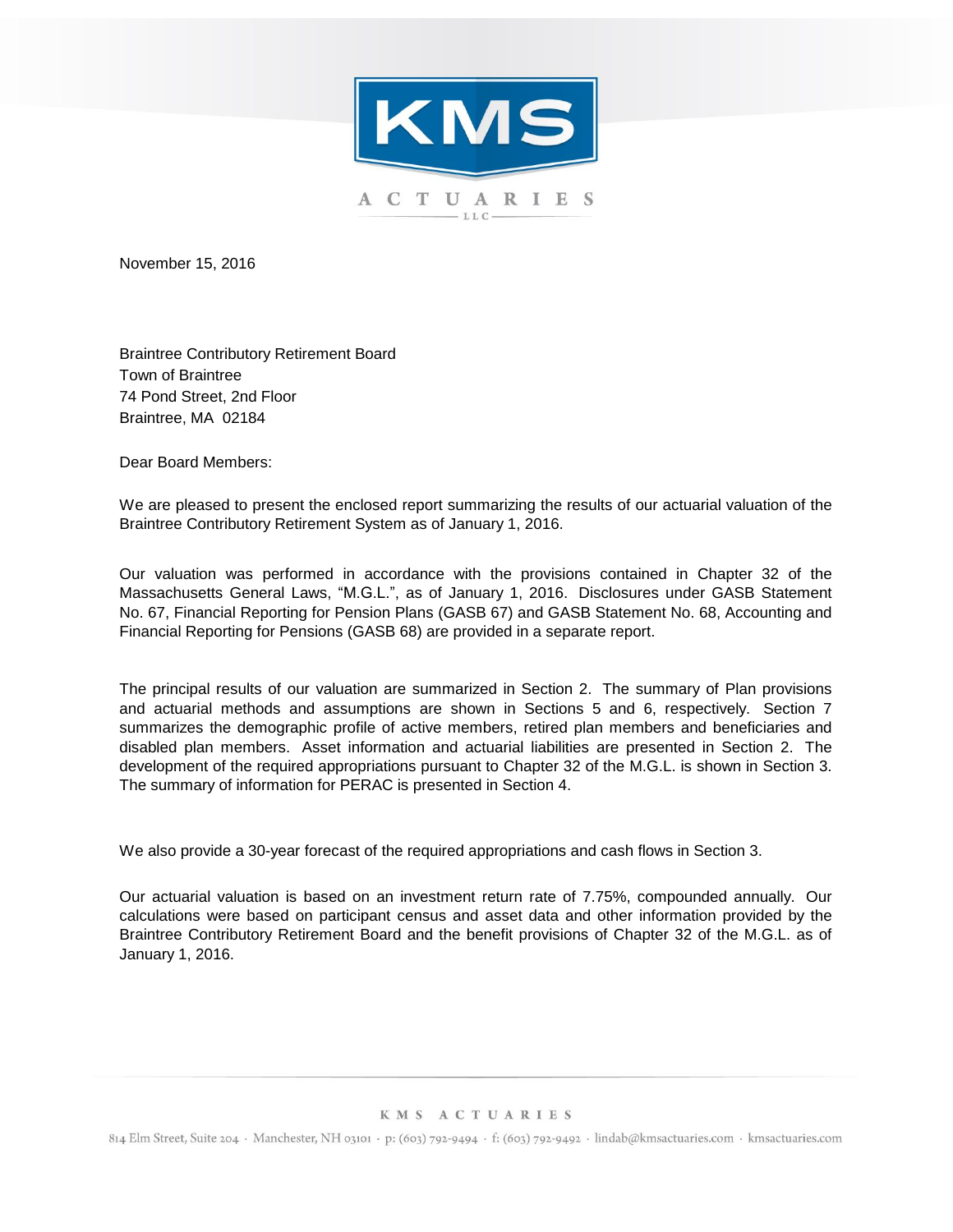Page 2 Braintree Contributory Retirement Board November 15, 2016

Our valuation follows generally accepted actuarial methods and we perform such tests as we consider necessary to assure the accuracy of the results. The amounts presented in this report have been appropriately determined according to the actuarial assumptions and methods stated herein.

We appreciate this opportunity to be of service to the Braintree Contributory Retirement Board. We are available to answer any questions with respect to our valuation.

Respectfully submitted,

Crisa Bournino

Linda L. Bournival, FSA Member, American Academy of Actuaries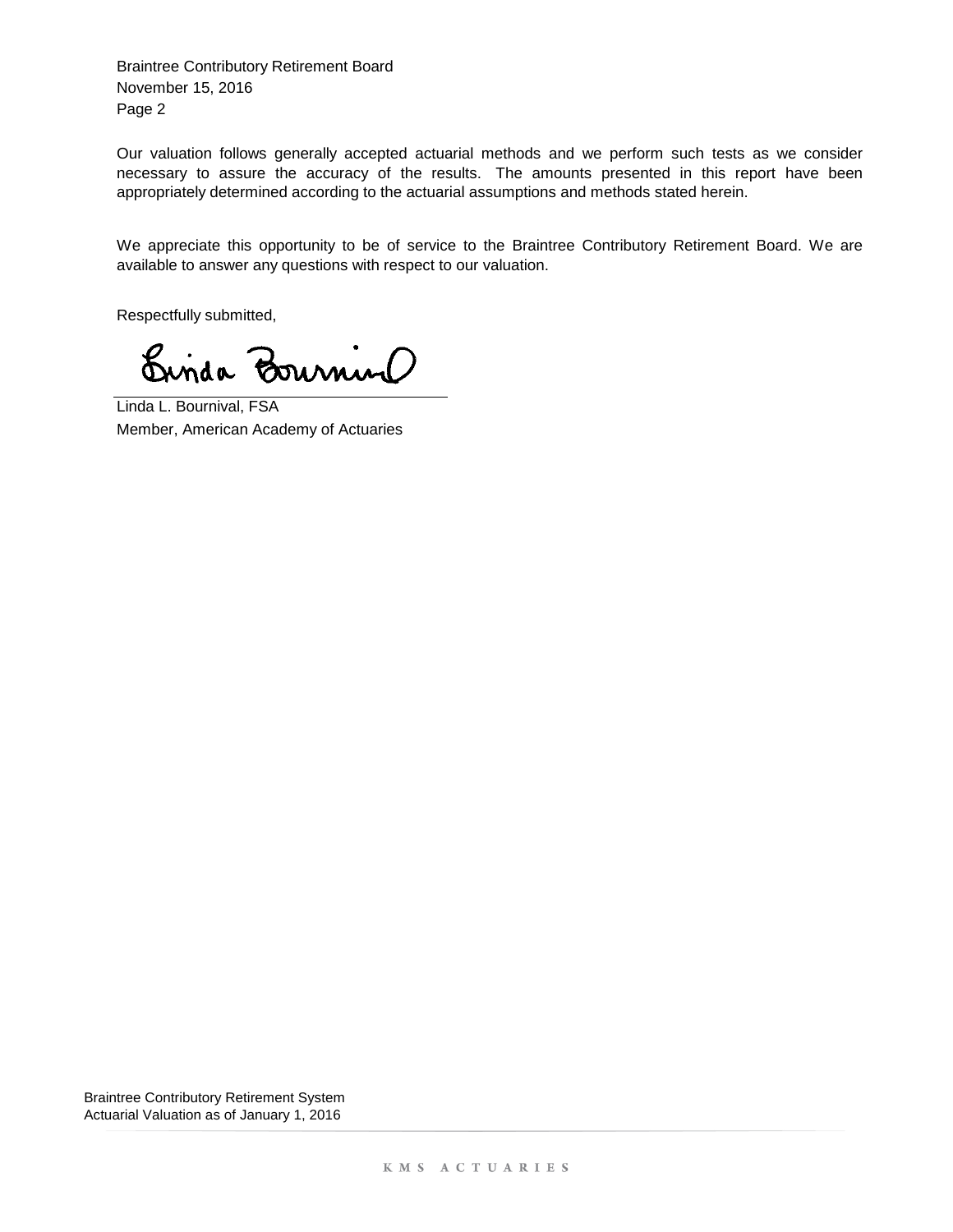|                            | <b>TABLE OF CONTENTS</b>                                                                                                                                                                                                                                                                                      |                |
|----------------------------|---------------------------------------------------------------------------------------------------------------------------------------------------------------------------------------------------------------------------------------------------------------------------------------------------------------|----------------|
|                            | <b>ACTUARIAL CERTIFICATION</b>                                                                                                                                                                                                                                                                                | $\mathbf{1}$   |
| <b>SECTION 1 - SUMMARY</b> |                                                                                                                                                                                                                                                                                                               | $\overline{2}$ |
|                            | <b>SECTION 2 - PRINCIPAL VALUATION RESULTS</b><br>Exhibit 2.1 - PLAN ASSETS<br>Exhibit 2.2 - ACTUARIAL PRESENT VALUE OF FUTURE BENEFITS<br>Exhibit 2.3 - ACTUARIAL ACCRUED LIABILITY<br>Exhibit 2.4 - NORMAL COST<br>Exhibit 2.5 - UNFUNDED ACTUARIAL ACCRUED LIABILITY<br>Exhibit 2.6 - ACTUARIAL EXPERIENCE | 6              |
|                            | SECTION 3 - CHAPTER 32 OF M.G.L. APPROPRIATIONS<br>Exhibit 3.1 - ANNUAL APPROPRIATIONS<br>Exhibit 3.2 - 30-YEAR FORECAST OF ANNUAL APPROPRIATIONS<br>Exhibit 3.3 - 30-YEAR FORECAST OF CASH FLOW                                                                                                              | 12             |
|                            | <b>SECTION 4 - REQUIRED DISCLOSURES</b><br>GASB 67 AND GASB 68 DISCLOSURES<br>PERAC DISCLOSURE INFORMATION                                                                                                                                                                                                    | 16             |
|                            | <b>SECTION 5 - SUMMARY OF PLAN PROVISIONS</b>                                                                                                                                                                                                                                                                 | 18             |
|                            | <b>SECTION 6 - ACTUARIAL ASSUMPTIONS AND METHODS</b>                                                                                                                                                                                                                                                          | 23             |
|                            | <b>SECTION 7 - PLAN MEMBER INFORMATION</b><br>Exhibit 7.1 - ACTIVE MEMBERS BY AGE and YEARS OF SERVICE<br>Exhibit 7.2 - RETIRED PLAN MEMBERS and BENEFICIARIES<br>Exhibit 7.3 - DISABLED PLAN MEMBERS                                                                                                         | 28             |
|                            | <b>SECTION 8 - GLOSSARY OF TERMS</b>                                                                                                                                                                                                                                                                          | 31             |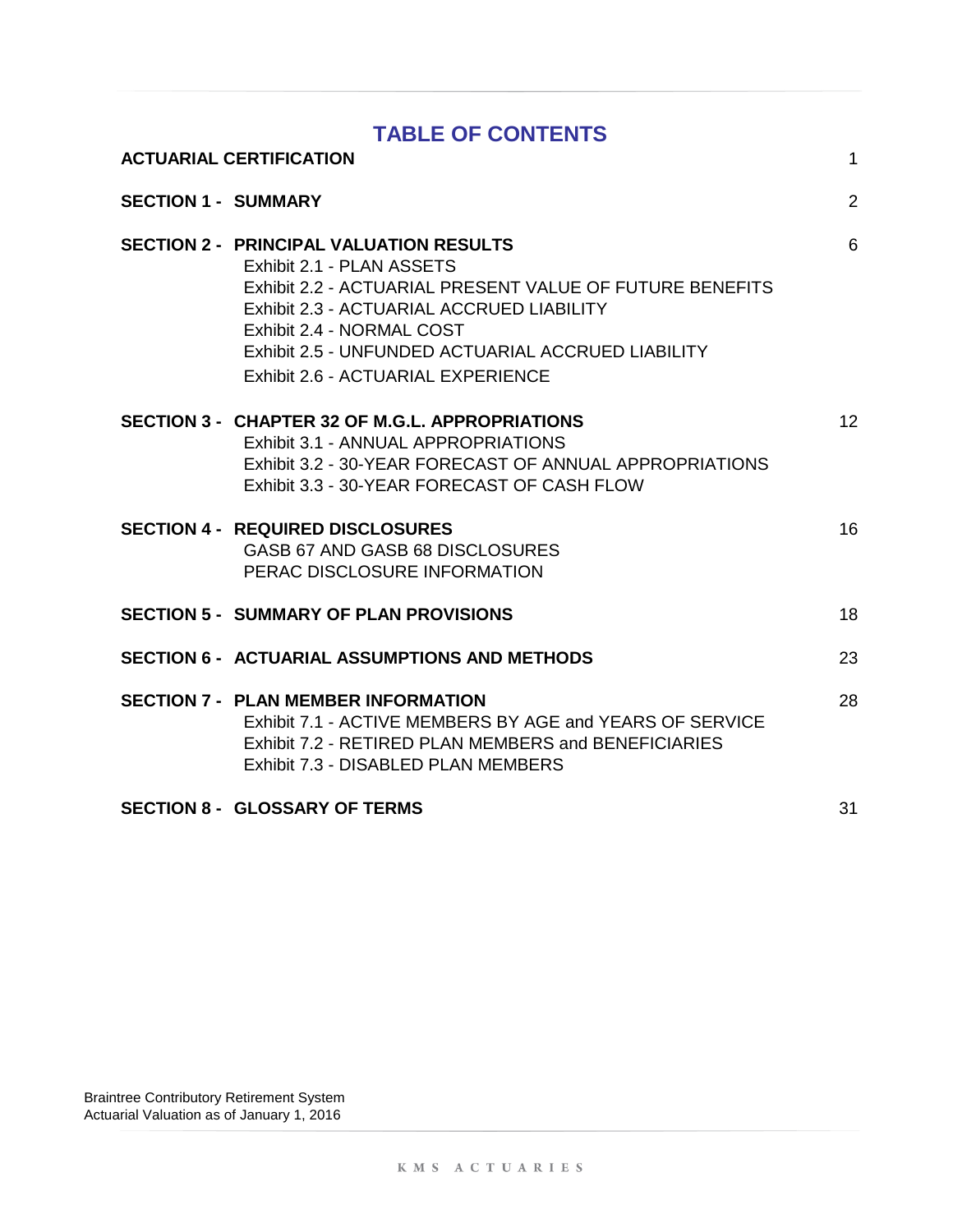## **ACTUARIAL CERTIFICATION**

This report presents the results of the Actuarial Valuation for the Braintree Contributory Retirement System as of January 1, 2016. The report presents the funding schedule contribution amounts for the fiscal years beginning 2018.

This valuation is based upon member data provided by the Retirement Board and asset information reported to the Public Employee Retirement Administration Commission (PERAC) by the Braintree Contributory Retirement Board. Although we did not audit the data used in the valuation, we believe that the information is complete and reliable.

Future actuarial valuation results may differ significantly from the current results presented in this report. Examples of potential sources of volatility include plan experience differing from that anticipated by the economic or demographic assumptions, the effect of new entrants, changes in economic or demographic assumptions, the effect of law changes and the delayed effect of smoothing techniques.

This report was completed in accordance with generally accepted actuarial standards and procedures, and conforms to the Code of Professional Conduct of the American Academy of Actuaries. The actuarial assumptions used in the determination of costs are reasonably related to the experience of the System and to reasonable expectations, and represent our best estimate of anticipated long-term experience under the System.

This report is intended for the sole use of the Braintree Contributory Retirement Board and is intended to provide information to comply with the stated purpose of the report. It may not be appropriate for other purposes.

The undersigned credentialed actuaries are Members of the American Academy of Actuaries and meet the Qualification Standards of the American Academy of Actuaries necessary to render the actuarial opinion contained herein. They are available to answer any questions with regard to this report.

Respectfully submitted,

 $\mu_{\rm{nu}}$ 

(603) 792-9494 Linda L. Bournival, FSA Member, American Academy of Actuaries

David M. Mirabito, FSA Member, American Academy of Actuaries (978) 766-5532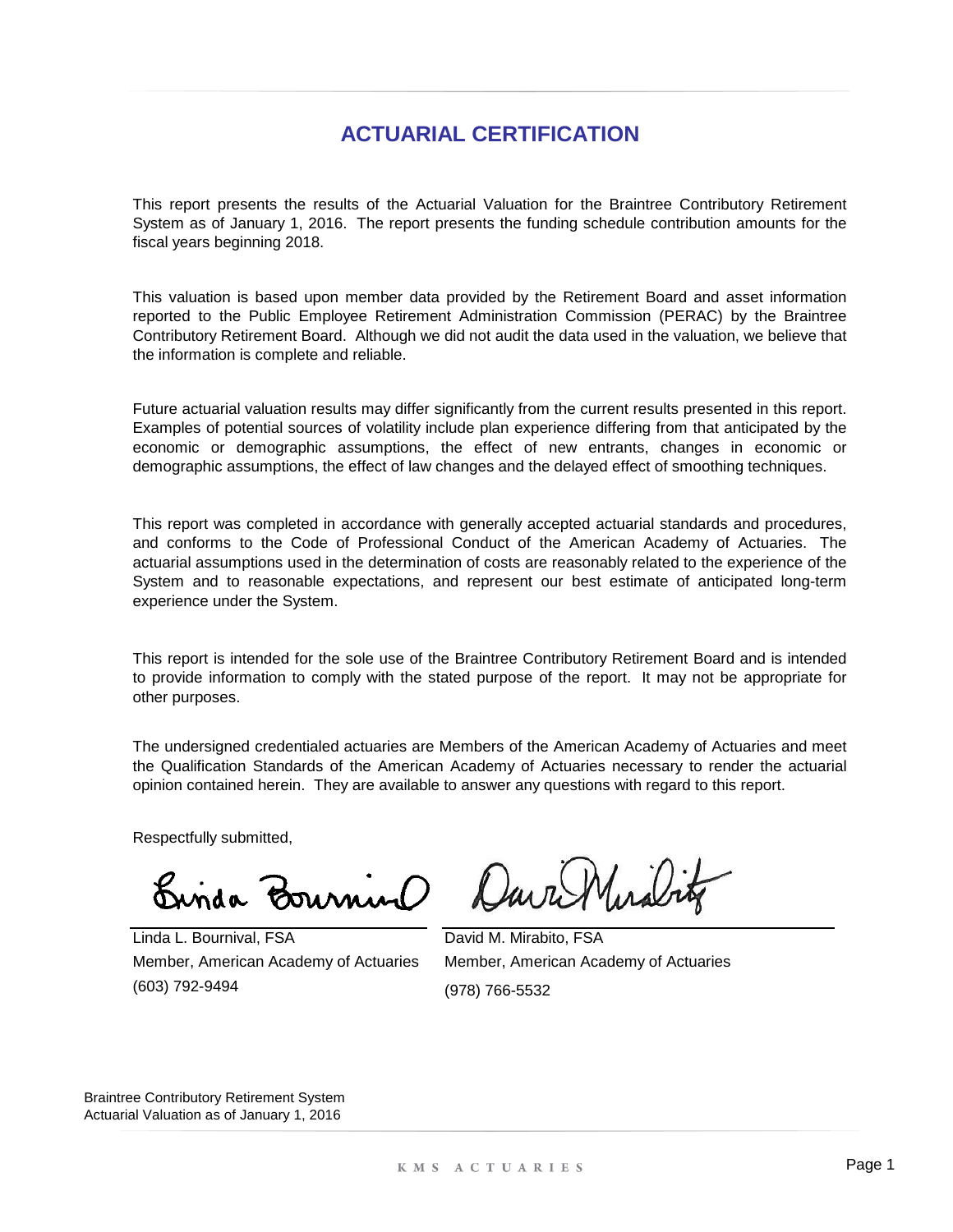#### **Background**

We have completed the Actuarial Valuation of the Braintree Contributory Retirement System as of January 1, 2016. This valuation is based upon census data provided by the Retirement Board and asset information reported to the Public Employee Retirement Administration Commission (PERAC) by the Braintree Contributory Retirement Board. Information for the prior valuation completed as of January 1, 2014 was obtained from the valuation report prepared by KMS Actuaries, LLC.

#### **Massachusetts General Laws**

The valuation was prepared in accordance with Chapter 32 of the Massachusetts General Laws ("M.G.L.").

The valuation does not take into consideration:

- Changes in the law after the valuation date,
- Transfers between retirement systems pursuant to Section 3(8)(c) of Chapter 32,
- State-mandated benefits and
- Cost-of-living increases granted to members in pay status between 1982 and 1997.

#### **GASB Statement Numbers 67 and 68**

In June 2012, the GASB approved two related Statements that significantly change the way pension plans and governments will account and report pension liabilities. Effective for plans with fiscal years beginning after June 15, 2013, GASB Statement No. 67, Financial Reporting for Pension Plans, replaces the requirements of Statement No. 25 and effective for employers with fiscal years beginning after June 15, 2014, GASB Statement No. 68, Accounting and Financial Reporting for Pensions, replaces the requirements of Statement No. 27.

The new pension standards reflect changes from those currently in place regarding how governments calculate total pension liability and pension expense. Further, the new standards contain requirements for disclosing information in the notes to financial statements and presenting required supplementary information following the notes.

The required disclosures and notes under the new GASB Statements for the fiscal year ending December 31, 2015 are provided in a separate report.

#### **Actuarial Valuation**

During the two years since the last valuation, the total unfunded actuarial accrued liability of the System was expected to decrease from \$82,944,825 as of January 1, 2014 to \$80,644,857 as of January 1, 2016, for a total decrease of \$2,299,968. The actual unfunded actuarial accrued liability, before any assumption or plan changes, was \$84,658,378, resulting in an actuarial loss of \$4,013,521. The actuarial loss was primarily due to an asset loss of \$724,571 and a demographic experience loss of \$3,288,950. The details of the gain and loss analysis are provided in Exhibit 2.6.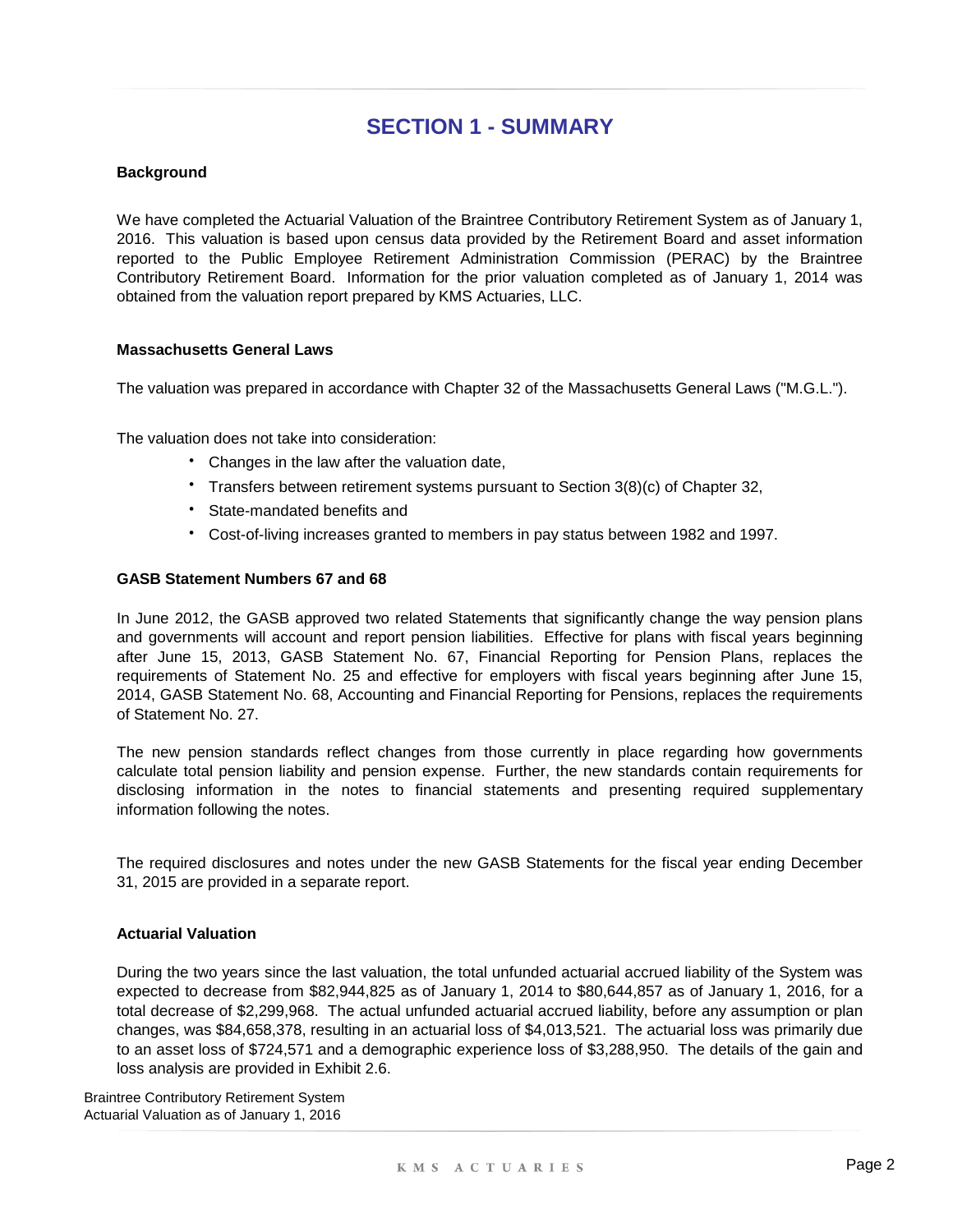#### **Appropriations**

The funding appropriation for each year is computed as the sum of the normal cost and an amortization payment to pay off the Unfunded Actuarial Liability, adjusted for annual payments of the appropriation made at the beginning of each fiscal year. The appropriation calculated as of the January 1, 2016 valuation is \$10,809,691, and is made up of a normal cost payment of \$3,314,987, an amortization payment of \$7,364,650 and net 3(8)(c) transfers of \$130,054. The amortization method is an increasing amortization of the unfunded actuarial accrued liability at 4% over 17 years and is expected to fully pay the unfunded actuarial accrued liability by the year 2033. The development of the appropriation as of January 1, 2016 is presented in Exhibit 3.1.

For fiscal year 2017, we show the actual appropriation developed under the previous funding schedule and reported on the PERAC "Required Fiscal Year 2017 Appropriation" letter dated November 12, 2015 of \$9,165,831. For fiscal year 2018, we developed an annual appropriation of \$9,899,098, which is made up of a normal cost of \$3,578,689 and payment toward the unfunded actuarial accrued liability of \$6,320,409. The unfunded actuarial accrued liability is expected to be fully paid by 2033. The Board adopted a schedule that limits the annual increase in appropriations to 8% for each year. The current funding schedule is shown in Exhibit 3.2.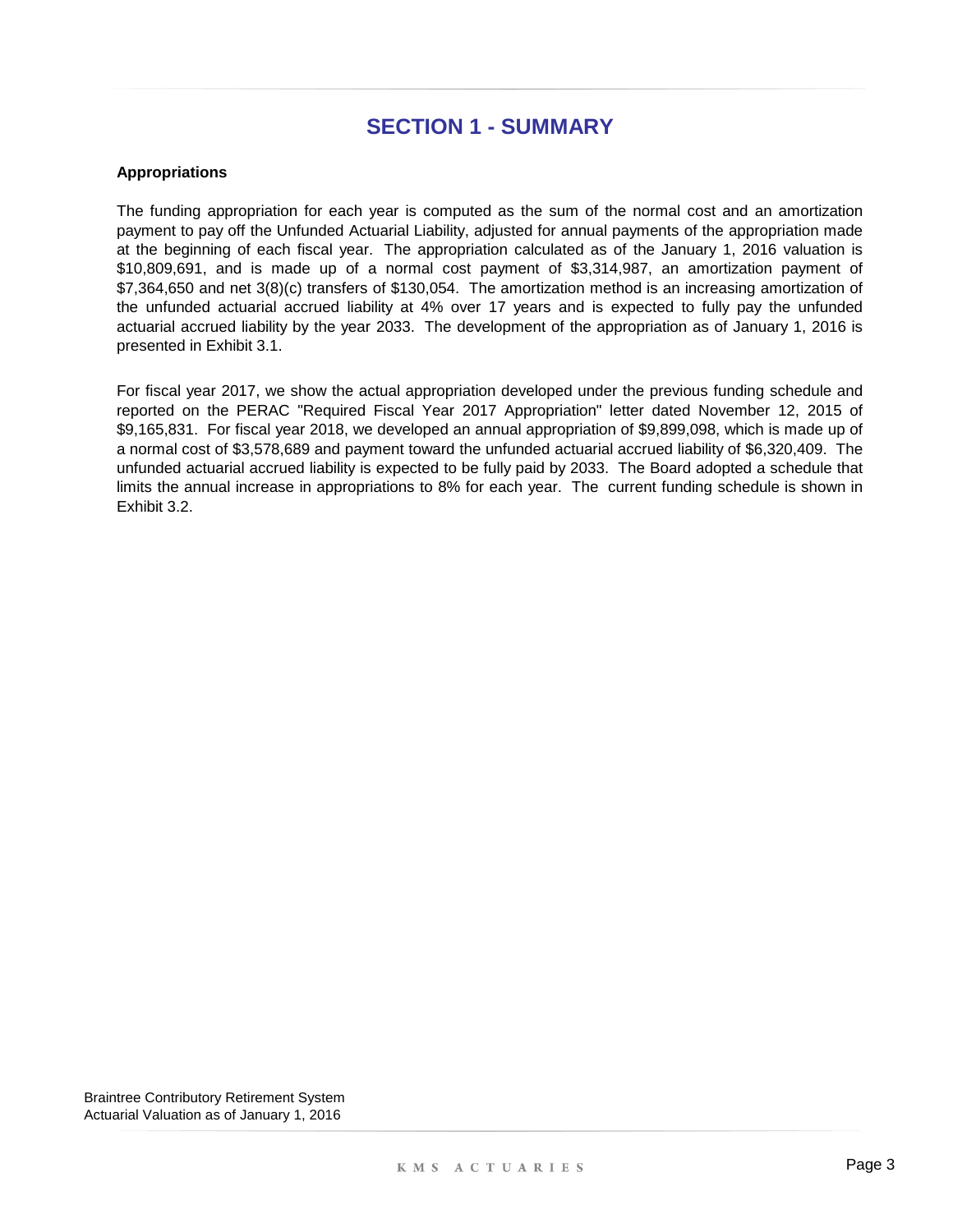A summary of principal valuation results from the current valuation and the prior valuation follows. Changes in actuarial assumptions and methods and Plan provisions are discussed below, as well as changes in census data and asset information.

|                                                  |               |               | Increase/  |
|--------------------------------------------------|---------------|---------------|------------|
| <b>Valuation Date</b>                            | 1/1/2016      | 1/1/2014      | (Decrease) |
| <b>Summary of Member Data</b>                    |               |               |            |
| <b>Active Members</b>                            | 771           | 735           | 4.9%       |
| Average Age                                      | 49.4          | 49.2          | 0.4%       |
| <b>Average Service</b>                           | 13.1          | 12.8          | 2.3%       |
| <b>Total Salary</b>                              | \$45,214,072  | \$38,444,353  | 17.6%      |
| <b>Average Salary</b>                            | \$58,643      | \$52,305      | 12.1%      |
| <b>Retired Members and Beneficiaries</b>         | 445           | 437           | 1.8%       |
| Average Age                                      | 75.6          | 74.9          | 0.9%       |
| <b>Total Annual Pension</b>                      | \$12,755,623  | 12,021,546    | 6.1%       |
| <b>Average Annual Pension</b>                    | \$28,664      | \$27,509      | 4.2%       |
| <b>State Reimbursed COLAs</b>                    | \$112,478     | 137,566       | (18.2%)    |
| <b>Total System-Funded Pension</b>               | \$12,643,145  | \$11,883,980  | 6.4%       |
| <b>Disabled Members</b>                          | 65            | 65            | $0.0\%$    |
| Average Age                                      | 69.1          | 67.9          | 1.8%       |
| <b>Total Annual Pension</b>                      | \$2,353,802   | 2,365,921     | $(0.5\%)$  |
| <b>Average Annual Pension</b>                    | \$36,212      | \$36,399      | $(0.5\%)$  |
| <b>State Reimbursed COLAs</b>                    | \$50,553      | 54,093        | (6.5%)     |
| <b>Total System-Funded Pension</b>               | \$2,303,249   | \$2,311,828   | (0.4% )    |
| <b>Inactive Members</b>                          | 106           | 80            | 32.5%      |
| <b>Annuity Savings Fund</b>                      | 1,223,829     | \$974,031     | 25.6%      |
| Funded Status - Market Value of Assets           |               |               |            |
| Actuarial Accrued Liability (AAL)                | \$273,681,112 | \$242,396,817 | 12.9%      |
| Market Value of Assets (MVA)                     | \$167,233,859 | \$165,581,123 | 1.0%       |
| <b>Unfunded Accrued Liability</b>                | \$106,447,253 | \$76,815,694  | 38.6%      |
| <b>Funded Status</b>                             | 61.1%         | 68.3%         | (10.5%)    |
| <b>Funded Status - Actuarial Value of Assets</b> |               |               |            |
| Actuarial Accrued Liability (AAL)                | \$273,681,112 | \$242,396,817 | 12.9%      |
| Actuarial Value of Assets (AVA)                  | 179,027,016   | 159,451,992   | 12.3%      |
| <b>Unfunded Accrued Liability</b>                | \$94,654,096  | \$82,944,825  | 14.1%      |
| <b>Funded Status</b>                             | 65.4%         | 65.8%         | $(0.6\%)$  |
|                                                  |               |               |            |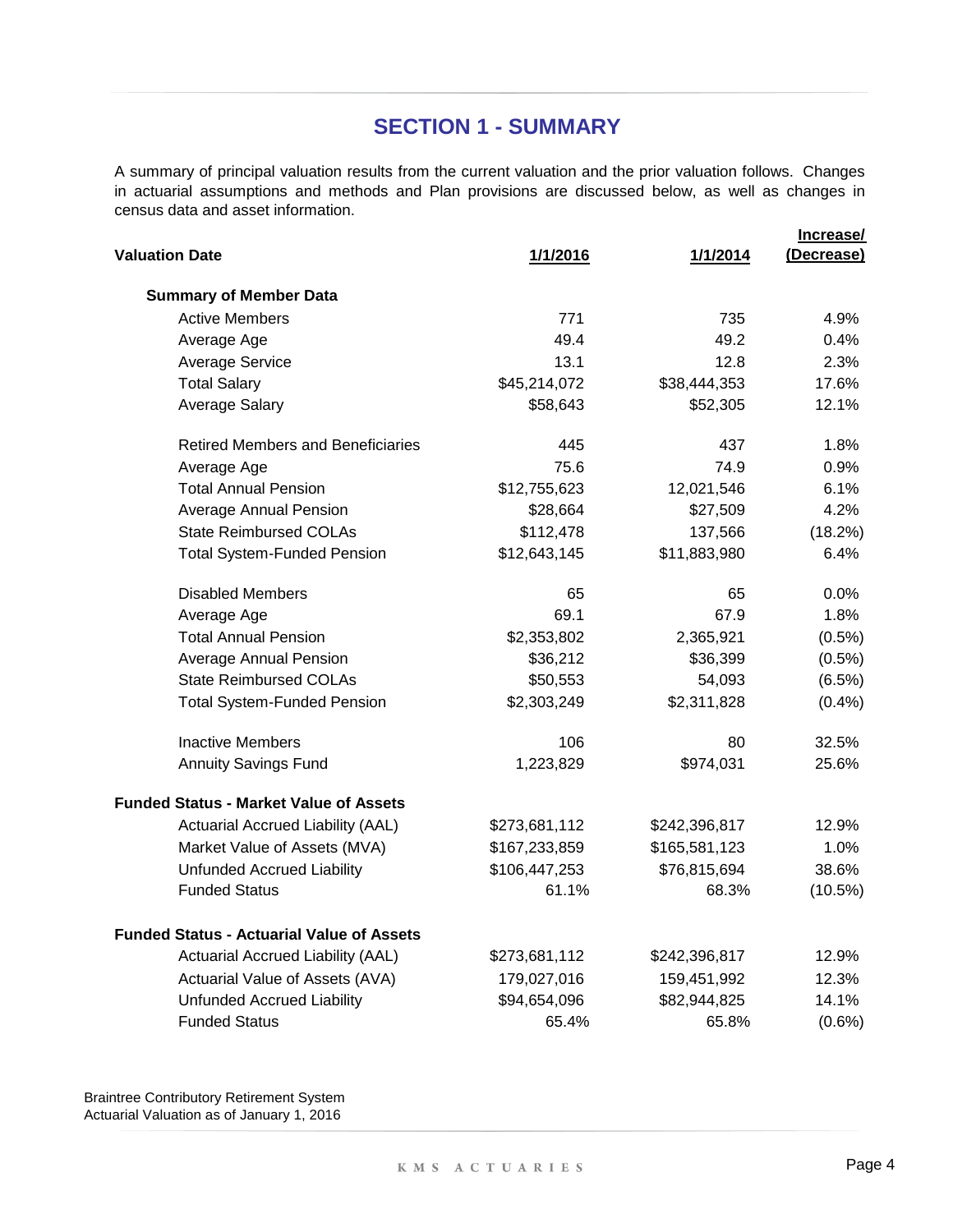|                    | <b>Valuation Date</b>          | 1/1/2016     | 1/1/2014     | Increase/<br><u>(Decrease)</u> |
|--------------------|--------------------------------|--------------|--------------|--------------------------------|
| <b>Normal Cost</b> |                                |              |              |                                |
|                    | Employer                       | \$2,964,987  | \$2,035,896  | 45.6%                          |
|                    | Employee                       | 4,047,005    | 3,554,304    | 13.9%                          |
|                    | <b>Administrative Expenses</b> | 350,000      | 350,000      | 0.0%                           |
|                    | <b>Total Normal Cost</b>       | \$7,361,992  | \$5,940,200  | 23.9%                          |
|                    | <b>Appropriations</b>          |              |              |                                |
|                    | Fiscal Year 2016               | N/A          | \$8,771,129  | N/A                            |
|                    | Fiscal Year 2017               | \$9,165,831  | \$9,165,831  | 0.0%                           |
|                    | Fiscal Year 2018               | \$9,899,098  | \$9,578,292  | 3.3%                           |
|                    | Fiscal Year 2019               | \$10,691,027 | \$10,009,316 | 6.8%                           |
|                    |                                |              |              |                                |

#### **Actuarial Assumptions and Methods**

Many Actuarial Assumptions and Methods used in this valuation have been changed since the last valuation, including the mortality tables and mortality improvement scales and the salary scale for both Group 1 and Group 4 employees. Changing these assumptions resulted in a net increase in the unfunded actuarial accrued liability of \$9,995,718 and an increase in the employer normal cost of \$745,469. The Actuarial Assumptions and Methods utilized in this valuation are detailed in Section 6, Actuarial Assumptions and Methods.

#### **Plan Provisions**

All plan provisions are the same as those used in the prior valuation. The Plan provisions utilized in this valuation are detailed in Section 5, Summary of Plan Provisions.

#### **Census Data**

As of January 1, 2016, there are 771 active members who may be eligible for benefits in the future, 445 retirees and beneficiaries, 106 inactive members and 65 disabled retirees. Summaries of the active, retired and disabled employees are included in Section 7, Demographic Information.

#### **Assets**

This valuation is based upon asset information reported to the Public Employee Retirement Administration Commission (PERAC) by the Braintree Contributory Retirement Board. The market value of assets increased from \$165,581,123 as of January 1, 2014 to \$167,233,859 as of January 1, 2016. During the plan years ended 2014 and 2015, the market value rates of return were 5.76% and -1.65%, respectively.

The actuarial value of assets increased from \$159,451,992 as of January 1, 2014 to \$179,027,016 as of January 1, 2016. During the plan years ended 2014 and 2015, the actuarial rates of return were 8.07% and 6.99%, respectively.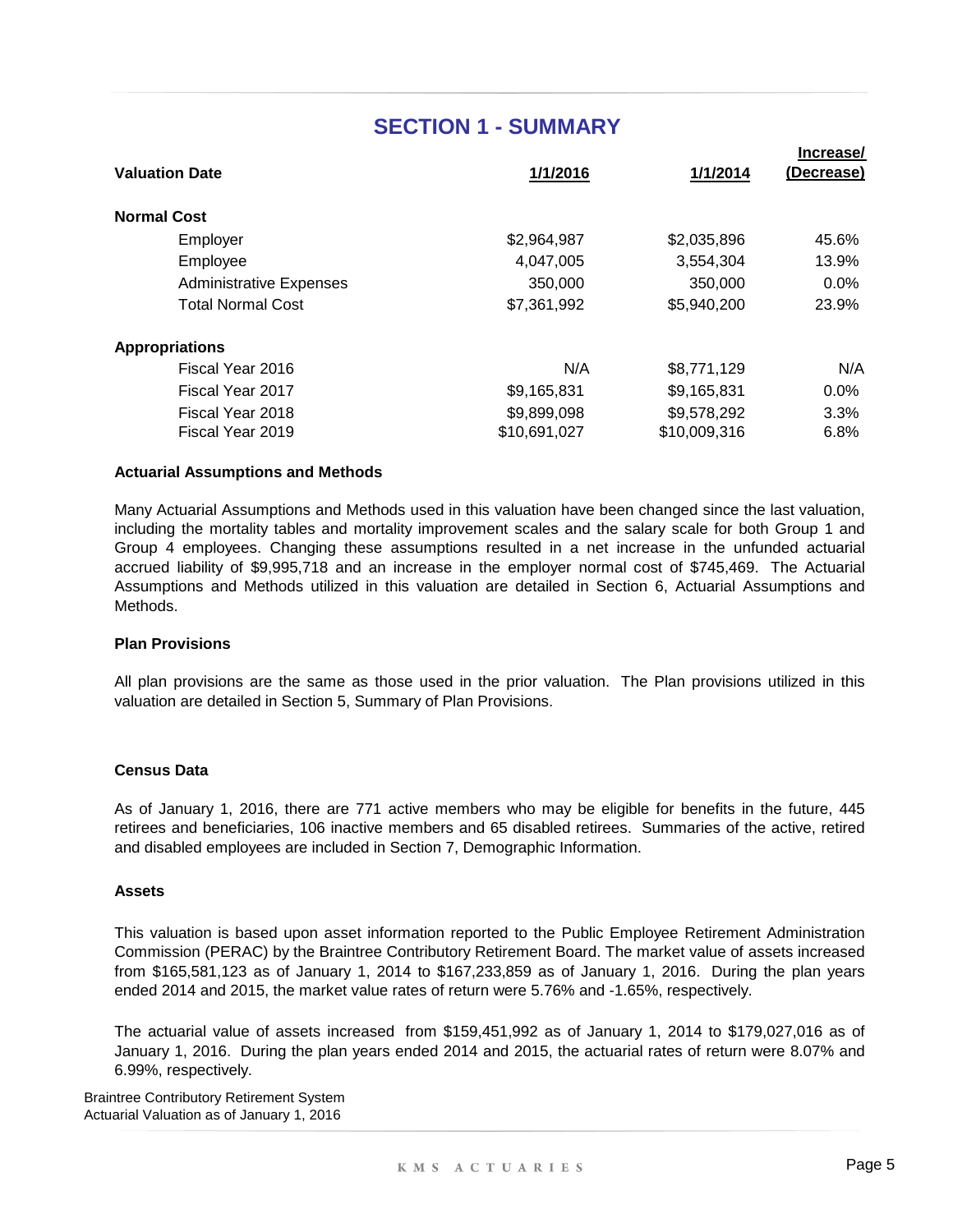### **Exhibit 2.1 - Plan Assets**

Asset information is reported annually to the Public Employee Retirement Administration Commission by the Braintree Contributory Retirement Board. The Market Value of Assets for the two most recent calendar years are as follows:

| Calendar Year                               | 2015          | 2014          |
|---------------------------------------------|---------------|---------------|
| <b>Trust Fund Composition at Year-End</b>   |               |               |
| Cash                                        | \$3,512,759   | \$3,826,186   |
| <b>Short-Term Investments</b>               |               |               |
| <b>Fixed Income Securities</b>              |               |               |
| Equities                                    |               |               |
| Pooled Short Term Funds                     |               |               |
| Pooled Domestic Equity Funds                | 40,891,900    | 41,594,079    |
| Pooled International Equity Funds           | 31,050,868    | 33,120,540    |
| Pooled Global Equity Funds                  |               |               |
| Pooled Domestic Fixed Income Funds          | 42,380,440    | 44,271,499    |
| Pooled International Fixed Income Funds     | 3,640,106     | 4,222,932     |
| Pooled Global Fixed Income Funds            |               |               |
| <b>Pooled Alternative Investments</b>       | 1,112,305     | 1,258,113     |
| Pooled Real Estate Funds                    | 9,807,973     | 8,809,121     |
| <b>Pooled Domestic Balanced Funds</b>       |               |               |
| Pooled International Balanced Funds         |               |               |
| Hedge Funds                                 | 8,148,642     | 8,303,074     |
| PRIT Cash                                   |               |               |
| <b>PRIT Fund</b>                            | 26,626,714    | 27,418,367    |
| Interest Due & Accrued                      |               |               |
| <b>Prepaid Expenses</b>                     | 19,868        | 15,628        |
| <b>Accounts Receivable</b>                  | 124,816       | 64,102        |
| Land                                        |               |               |
| <b>Buildings</b>                            |               |               |
| <b>Accumulated Depreciation - Buildings</b> |               |               |
| <b>Accounts Payable</b>                     | (82, 532)     | (77, 992)     |
| <b>Total Market Value of Assets</b>         | \$167,233,859 | \$172,825,649 |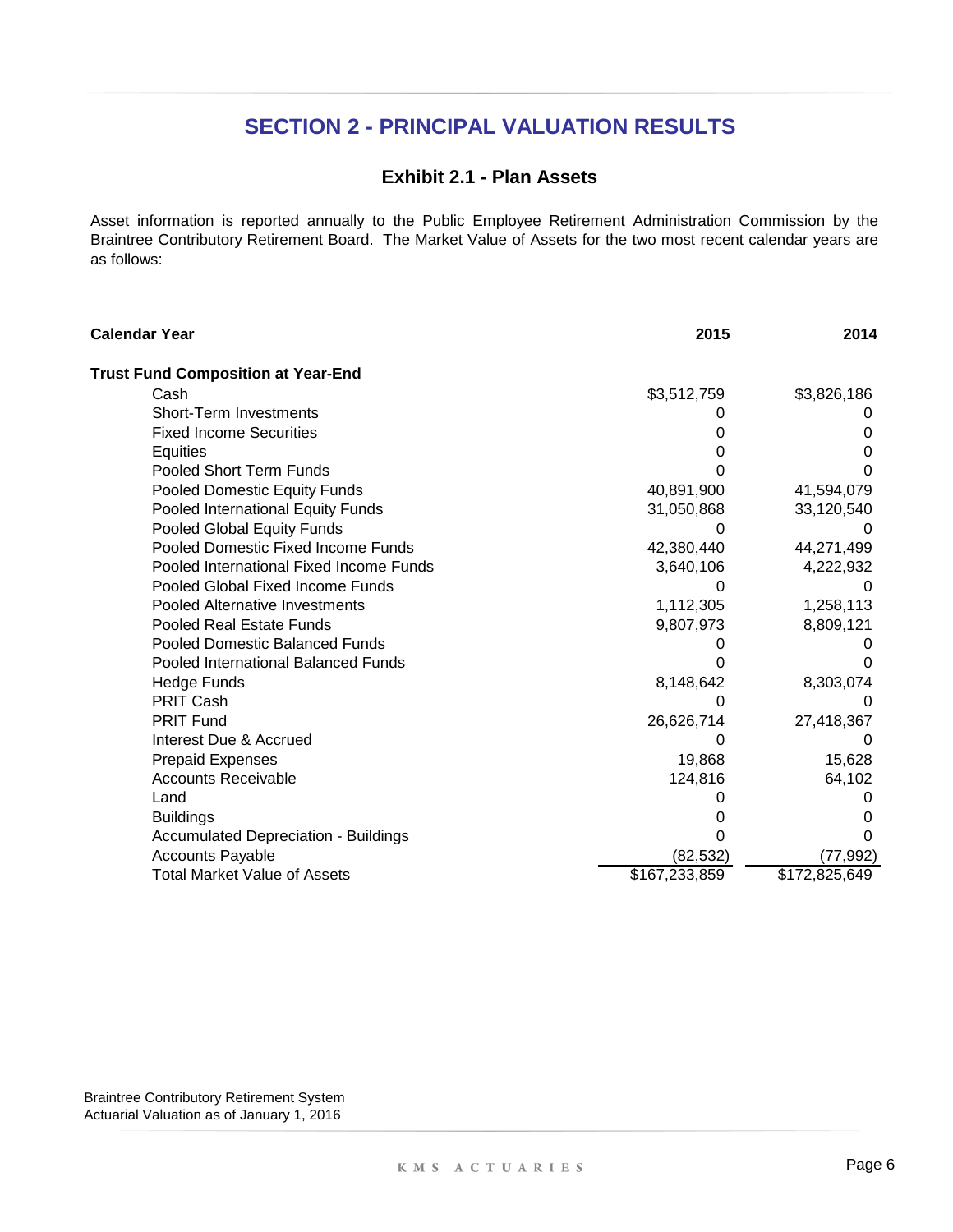### **Exhibit 2.1 - Plan Assets**

| <b>Calendar Year</b>                 | 2015           | 2014          |
|--------------------------------------|----------------|---------------|
| <b>Funds</b>                         |                |               |
| <b>Annuity Savings Fund</b>          | \$46,836,427   | \$44,342,129  |
| <b>Annuity Reserve Fund</b>          | 11,393,497     | 11,957,157    |
| <b>Military Service Fund</b>         | 1,513          | 1,512         |
| Pension Fund                         | 2,774,843      | 2,576,669     |
| <b>Expense Fund</b>                  | O              | 0             |
| Pension Reserve Fund                 | 106,227,579    | 113,948,182   |
| Total Market Value of Assets         | \$167,233,859  | \$172,825,649 |
| <b>Asset Activity</b>                |                |               |
| Market value as of Beginning of Year | \$172,825,649  | \$165,581,123 |
| <b>Contributions and Receipts</b>    | 13,533,129     | 13,536,047    |
| <b>Benefit Payments and Expenses</b> | (16, 298, 067) | (15,770,656)  |
| <b>Investment Return</b>             | (2,826,852)    | 9,479,135     |
| Market Value as of End of Year       | \$167,233,859  | \$172,825,649 |
| <b>Computed Rate of Return</b>       | $-1.65%$       | 5.76%         |

Returns and annualized past returns developed by PERAC are shown below. Information is obtained from the Annual Investment Reports published by PERAC for the years shown.

|      |               |               | <b>Return (Since</b> |
|------|---------------|---------------|----------------------|
| Year | 1-Year Return | 5-Year Return | 1985)                |
| 2015 | $-1.06%$      | 6.26%         | 8.56%                |
| 2014 | 5.92%         | 8.81%         | 8.89%                |
| 2013 | 13.65%        | 11.68%        | 9.00%                |
| 2012 | 12.56%        | 3.75%         | 8.83%                |
| 2011 | 1.06%         | 2.87%         | 8.70%                |
| 2010 | 11.41%        | 5.36%         | 9.00%                |
| 2009 | 20.63%        | 4.37%         | 8.91%                |
| 2008 | $-21.35%$     | 2.99%         | 8.45%                |
| 2007 | 7.82%         | 12.92%        | 9.97%                |
| 2006 | 13.93%        | 9.25%         | 10.07%               |
| 2005 | 6.26%         | 6.41%         | 9.89%                |
| 2004 | 12.87%        | 5.68%         | 10.07%               |
| 2003 | 24.61%        | 5.81%         | 10.51%               |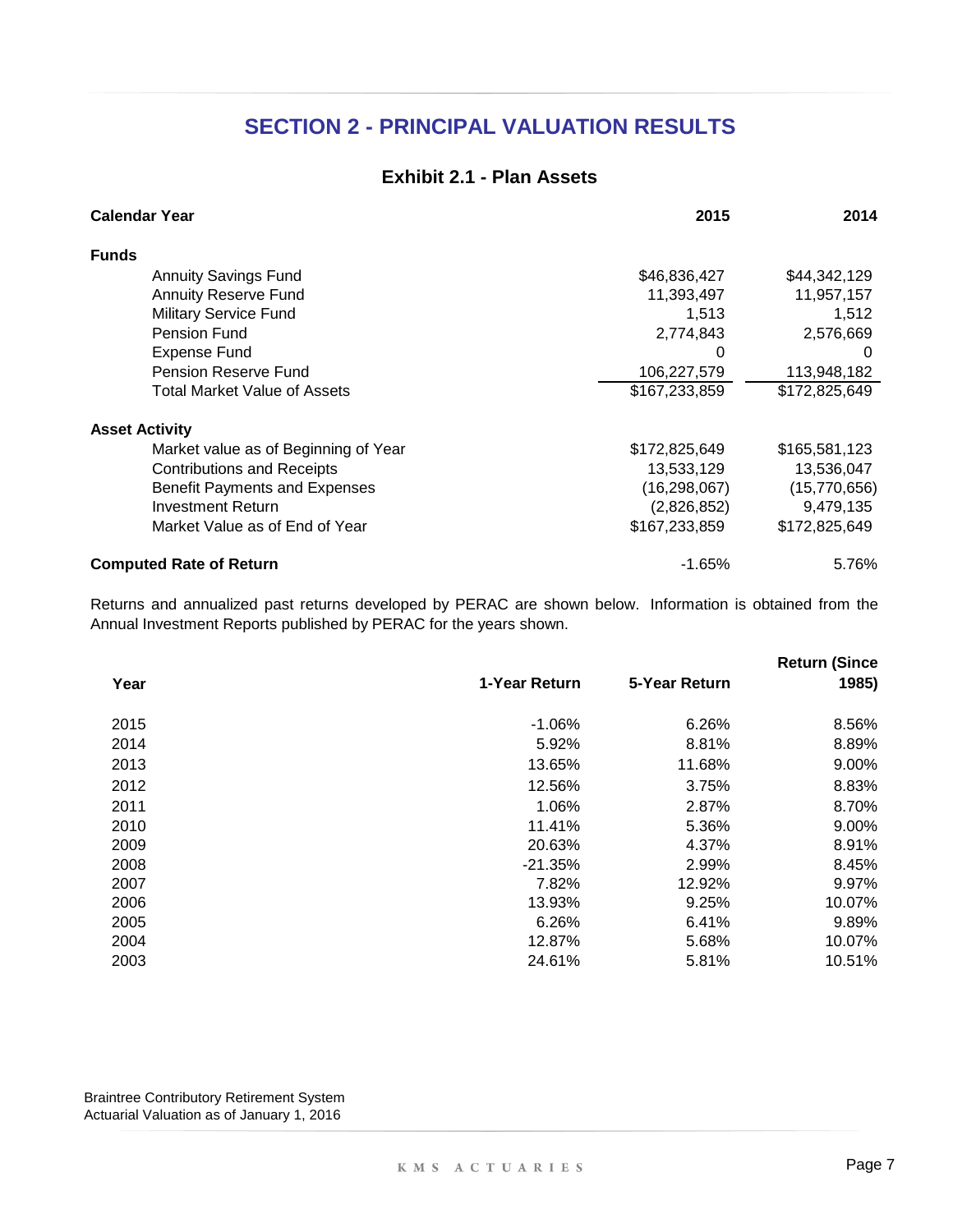### **Exhibit 2.1 - Plan Assets**

|                            | <b>Valuation Date</b>                                                                                                                                                                                                                                                                               |                                                                            | 1/1/2016                                                                                      | 1/1/2015                                                                                   |
|----------------------------|-----------------------------------------------------------------------------------------------------------------------------------------------------------------------------------------------------------------------------------------------------------------------------------------------------|----------------------------------------------------------------------------|-----------------------------------------------------------------------------------------------|--------------------------------------------------------------------------------------------|
|                            | 1. Market Value of Assets as of prior January 1<br>a. Prior Year Contributions and Receipts<br>b. Prior Year Benefit Payments and Expenses<br>c. Expected Investment Return Rate, prior valuation<br>d. Expected Investment Return<br>e. Expected Market Value of Assets<br>as of Valuation Date    |                                                                            | \$172,825,649<br>13,533,129<br>(16, 298, 067)<br>7.750%<br>13,286,846<br>\$183,347,557        | \$165,581,123<br>13,536,047<br>(15,770,656)<br>7.750%<br>12,745,946<br>\$176,092,460       |
|                            | 2. Prior Year Gain / (Loss)                                                                                                                                                                                                                                                                         |                                                                            |                                                                                               |                                                                                            |
|                            | a. Market Value of Assets as of January 1<br>b. Expected Market Value of Assets<br>c. Prior Year Gain / (Loss)                                                                                                                                                                                      |                                                                            | \$167,233,859<br>183,347,557<br>(16, 113, 698)                                                | \$172,825,649<br>176,092,460<br>(3,266,811)                                                |
|                            | 3. Phase-In of Asset Gains and Losses                                                                                                                                                                                                                                                               |                                                                            |                                                                                               |                                                                                            |
| a.<br>b.<br>c.<br>d.<br>е. | Plan Year<br>2015<br>2014<br>2013<br>2012<br>Total deferred gains/(losses)                                                                                                                                                                                                                          | Gain / (Loss)<br>(\$16, 113, 698)<br>(3,266,811)<br>7,702,094<br>5,707,098 | Unrecognized<br>Gain / (Loss)<br>(\$12,085,274)<br>(1,633,406)<br>1,925,523<br>(11, 793, 157) | Unrecognized<br>Gain / (Loss)<br>\$0<br>(2,450,108)<br>3,851,047<br>1,426,774<br>2,827,713 |
|                            | 4. Actuarial Value of Assets                                                                                                                                                                                                                                                                        |                                                                            |                                                                                               |                                                                                            |
|                            | a. Market Value of Assets Less<br>Unrecognized Gain / (Loss)<br>b. 90% of Market Value of Assets<br>c. 110% of Market Value of Assets<br>d. Actuarial Value of Assets, a.,<br>but not less than b. and<br>not greater than c.<br>e. Ratio of Actuarial Value of Assets<br>to Market Value of Assets |                                                                            | \$179,027,016<br>150,510,473<br>183,957,245<br>\$179,027,016<br>107.05%                       | \$169,997,936<br>155,543,084<br>190,108,214<br>\$169,997,936<br>98.36%                     |
|                            | 5. Rate of Return on Actuarial Value of Assets for<br><b>Prior Calendar Year</b>                                                                                                                                                                                                                    |                                                                            | 6.99%                                                                                         | 8.07%                                                                                      |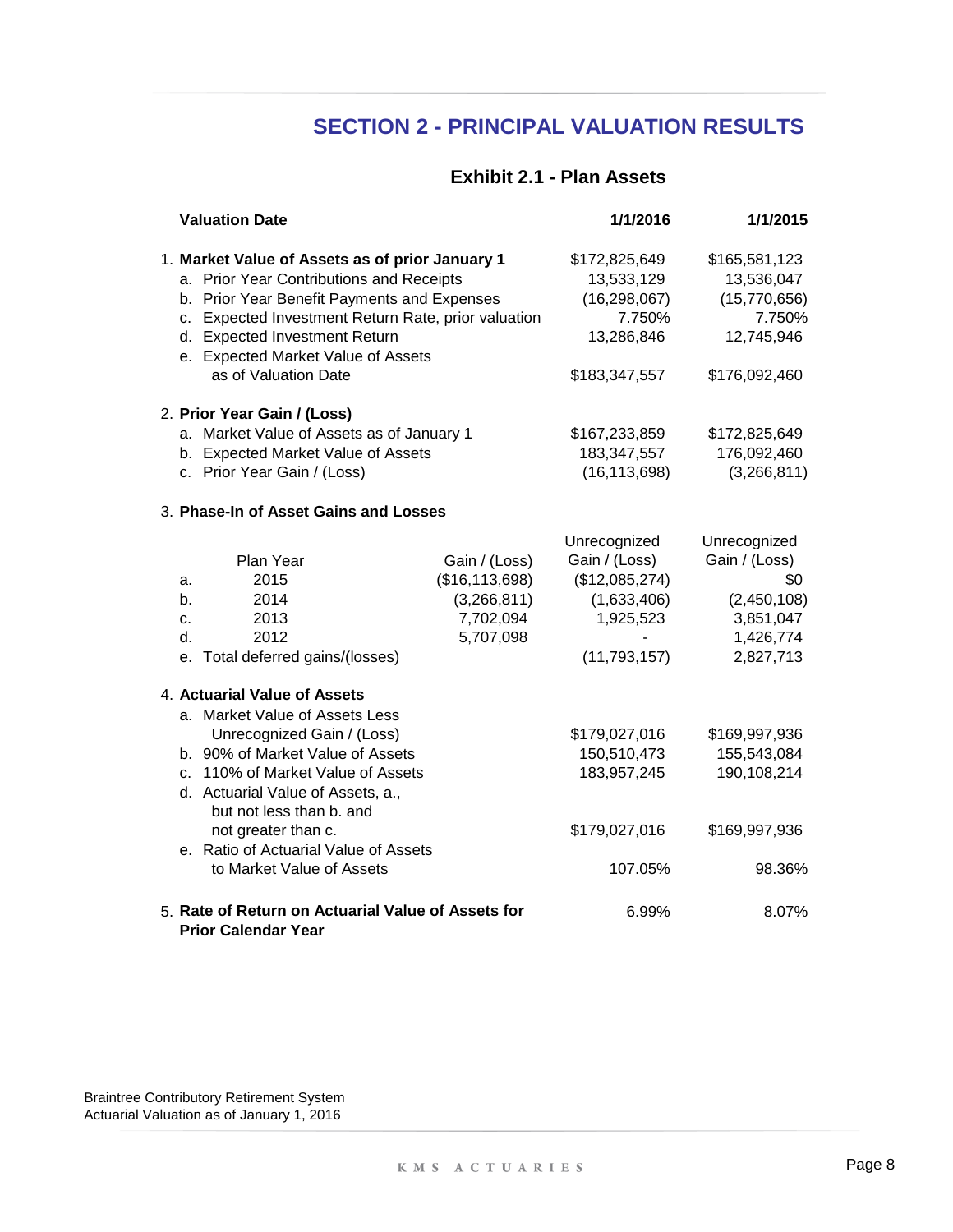The **Actuarial Present Value of Future Benefits** is the present value of the cost to finance all benefits payable in the future, discounted to reflect the probability of payment and the time value of money. Below is the Actuarial Present Value of Future Benefits from the current valuation and the prior valuation:

### **Exhibit 2.2 - Actuarial Present Value of Future Benefits**

| <b>Valuation Date</b>                         | 1/1/2016      | 1/1/2014      |
|-----------------------------------------------|---------------|---------------|
| <b>Actives</b>                                |               |               |
| Superannuation                                | \$156,189,300 | \$124,584,099 |
| Termination                                   | 3,685,200     | 3,419,795     |
| Death                                         | 7,725,892     | 5,571,856     |
| <b>Disability</b>                             | 29,206,019    | 25, 175, 455  |
| <b>Total Actives</b>                          | \$196,806,411 | \$158,751,205 |
| <b>Retired Members and Inactives</b>          |               |               |
| <b>Retired Members and Beneficiaries</b>      | \$113,649,185 | \$107,090,314 |
| Disabled Members                              | 23,909,915    | 24,343,834    |
| Inactive Members                              | 1,223,829     | 974.031       |
| <b>Total Retired Members and Inactives</b>    | \$138,782,929 | \$132,408,179 |
| <b>Total Present Value of Future Benefits</b> | \$335,589,340 | \$291,159,384 |

The **Actuarial Accrued Liability** is the portion of the Actuarial Present Value of Future Benefits which is allocated to all periods prior to a valuation year and therefore is not provided for by future Normal Costs. Below is the Actuarial Accrued Liability from the current valuation and the prior valuation:

### **Exhibit 2.3 - Actuarial Accrued Liability**

| <b>Valuation Date</b>                      | 1/1/2016      | 1/1/2014      |
|--------------------------------------------|---------------|---------------|
| <b>Actives</b>                             |               |               |
| Superannuation                             | \$115,025,351 | \$92,313,395  |
| Termination                                | 2,713,959     | 2,533,974     |
| Death                                      | 3,656,393     | 2,774,740     |
| <b>Disability</b>                          | 13,502,480    | 12,366,529    |
| <b>Total Actives</b>                       | \$134,898,183 | \$109,988,638 |
| <b>Retired Members and Inactives</b>       |               |               |
| Retired Members and Beneficiaries          | \$113,649,185 | \$107,090,314 |
| Disabled Members                           | 23,909,915    | 24,343,834    |
| Inactive Members                           | 1,223,829     | 974,031       |
| <b>Total Retired Members and Inactives</b> | \$138,782,929 | \$132,408,179 |
| <b>Total Actuarial Accrued Liability</b>   | \$273,681,112 | \$242,396,817 |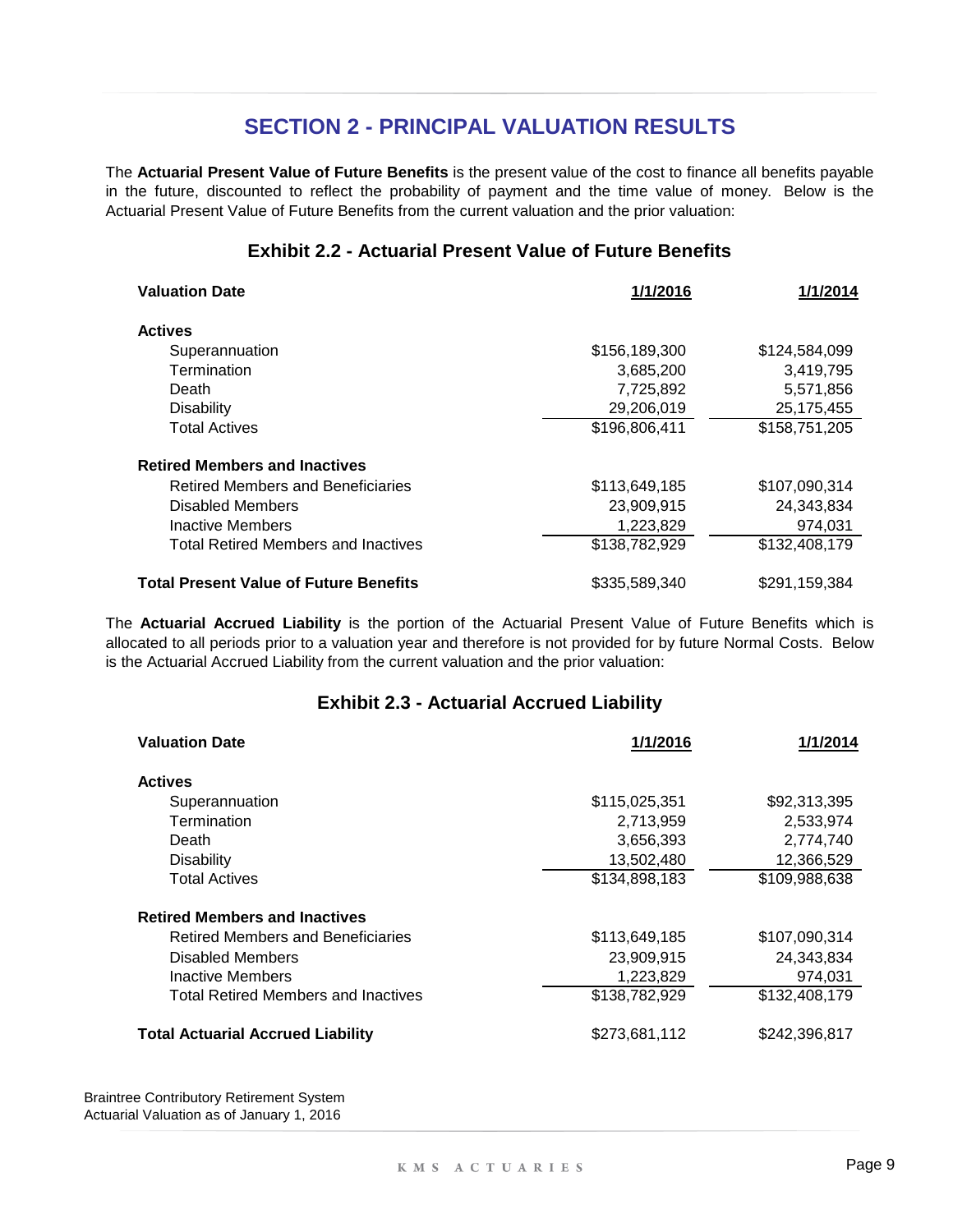The **Normal Cost** is the portion of the Actuarial Present Value of Future Benefits which is allocated to a valuation year. Only active employees who have not reached Normal Retirement Age incur a Normal Cost. Below is the Normal Cost from the current valuation and the prior valuation:

### **Exhibit 2.4 - Normal Cost**

| <b>Valuation Date</b>          | 1/1/2016    | 1/1/2014    |
|--------------------------------|-------------|-------------|
| <b>Actives</b>                 |             |             |
| Superannuation                 | \$4,148,308 | \$3,240,340 |
| Termination                    | 680,470     | 609,971     |
| Death                          | 485,458     | 330,279     |
| <b>Disability</b>              | 1,697,756   | 1,409,610   |
| <b>Total Actives</b>           | \$7,011,992 | \$5,590,200 |
| As a Percentage of Salary      | 15.5%       | 14.5%       |
| <b>Administrative Expenses</b> | \$350,000   | \$350,000   |
| As a Percentage of Salary      | 0.8%        | 0.9%        |
| <b>Total Normal Cost</b>       |             |             |
| <b>Normal Cost</b>             | \$7,361,992 | \$5,940,200 |
| As a Percentage of Salary      | 16.3%       | 15.5%       |
| <b>Employee Normal Cost</b>    |             |             |
| <b>Employee Contributions</b>  | \$4,047,005 | \$3,554,304 |
| As a Percentage of Salary      | 9.0%        | 9.2%        |
| <b>Employer Normal Cost</b>    |             |             |
| <b>Employer Normal Cost</b>    | \$3,314,987 | \$2,385,896 |
| As a Percentage of Salary      | 7.3%        | 6.2%        |

### **Exhibit 2.5 - Unfunded Actuarial Accrued Liability**

| <b>Valuation Date</b> |                                                                                   | 1/1/2016              | 1/1/2014              |
|-----------------------|-----------------------------------------------------------------------------------|-----------------------|-----------------------|
|                       | <b>Unfunded Actuarial Accrued Liability</b>                                       |                       |                       |
| a.                    | <b>Actuarial Accrued Liability</b>                                                | \$273,681,112         | \$242,396,817         |
| b <sub>1</sub>        | <b>Actuarial Value of Assets</b>                                                  | 179.027.016           | 159.451.992           |
| C.<br>d.              | Unfunded Actuarial Accrued Liability (a. - b.)<br>Funded Ratio (b. divided by a.) | \$94,654,096<br>65.4% | \$82,944,825<br>65.8% |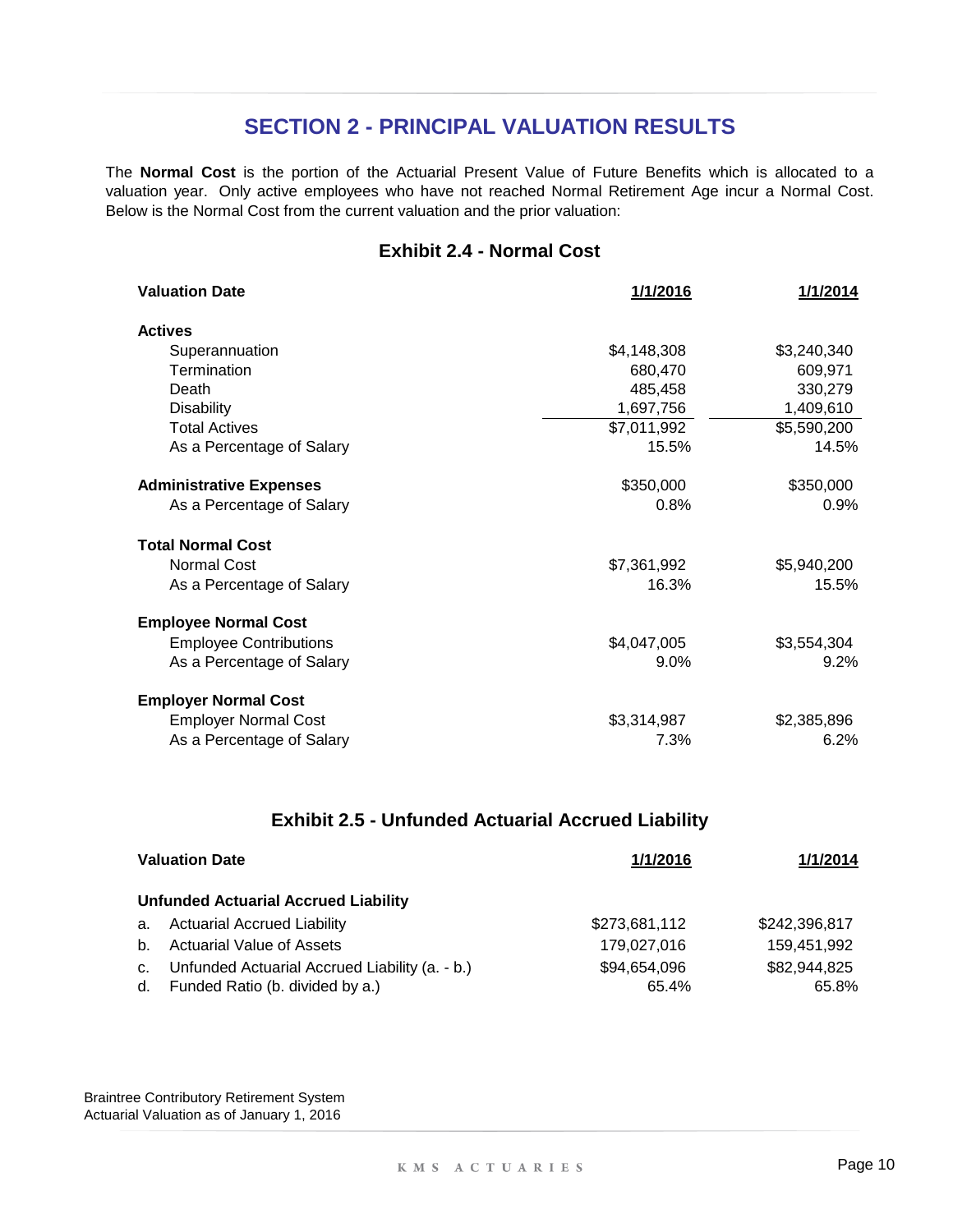### **Exhibit 2.6 - Actuarial Experience**

In performing the actuarial valuation, various assumptions are made regarding mortality, retirement, disability and withdrawal rates as well as salary increases and investment returns. A comparison of the results of the current valuation and the prior valuation is made to determine how closely actual experience relates to expected. During the two years since the last valuation, the total unfunded actuarial accrued liability of the System was expected to decrease by \$2,299,968. Below is the development of the actuarial loss for the current 2-year period:

|    | <b>Calendar Year Ending</b>                             | 12/31/2015     | 12/31/2014    |
|----|---------------------------------------------------------|----------------|---------------|
|    | <b>Expected Unfunded Actuarial Accrued Liability</b>    |                |               |
| a. | Unfunded Actuarial Accrued Liability, beginning of year | \$81,713,046   | \$82,944,825  |
| b. | Normal cost, beginning of year                          | \$6,177,808    | 5,940,200     |
| c. | <b>Total contributions</b>                              | (13,533,129)   | (13,536,047)  |
| d. | Interest (full year on a. and b., one-half year on c.)  | 6,287,132      | 6,364,068     |
| е. | <b>Expected Unfunded Actuarial Accrued Liability</b>    | \$80,644,857   | \$81,713,046  |
| f. | Unfunded Actuarial Accrued Liability (before changes)   | \$84,658,378   |               |
| g. | (Gain)/Loss                                             | \$4,013,521    |               |
|    | <b>Asset (Gain)/Loss</b>                                |                |               |
| a. | Actuarial value of assets, beginning of year            | \$169,997,936  | \$159,451,992 |
| b. | <b>Contributions and Receipts</b>                       | 13,533,129     | 13,536,047    |
| c. | <b>Benefit Payments and Expenses</b>                    | (16, 298, 067) | (15,770,656)  |
| d. | Assumed rate of return, prior valuation                 | 7.750%         | 7.750%        |
| е. | Expected return                                         | 13,067,699     | 12,270,938    |
| f. | Actuarial value of assets, end of year                  | 179,027,016    | 169,997,936   |
| g. | Actual return                                           | 11,794,018     | 12,780,553    |
| h. | Actual rate of return                                   | 6.99%          | 8.07%         |
| i. | Asset gain/(loss)                                       | (1,273,681)    | 509,615       |
| j. | Total asset gain/(loss), 2-year period                  | (\$724,571)    |               |
|    | <b>Actual Unfunded Actuarial Accrued Liability</b>      |                |               |
| a. | Changes due to:                                         |                |               |
|    | i) Asset (gain)/loss                                    | \$724,571      |               |
|    | ii) (Gain)/loss from demographic experience             | 3,288,950      |               |
|    | iii) (Gain)/loss prior to changes                       | 4,013,521      |               |
|    | iv) Assumption change - Mortality                       | 7,476,602      |               |
|    | v) Assumption change - Salary Scale                     | 2,519,116      |               |
|    | vi) Total changes                                       | 14,009,239     |               |
| b. | Unfunded Actuarial Accrued Liability                    | \$94,654,096   |               |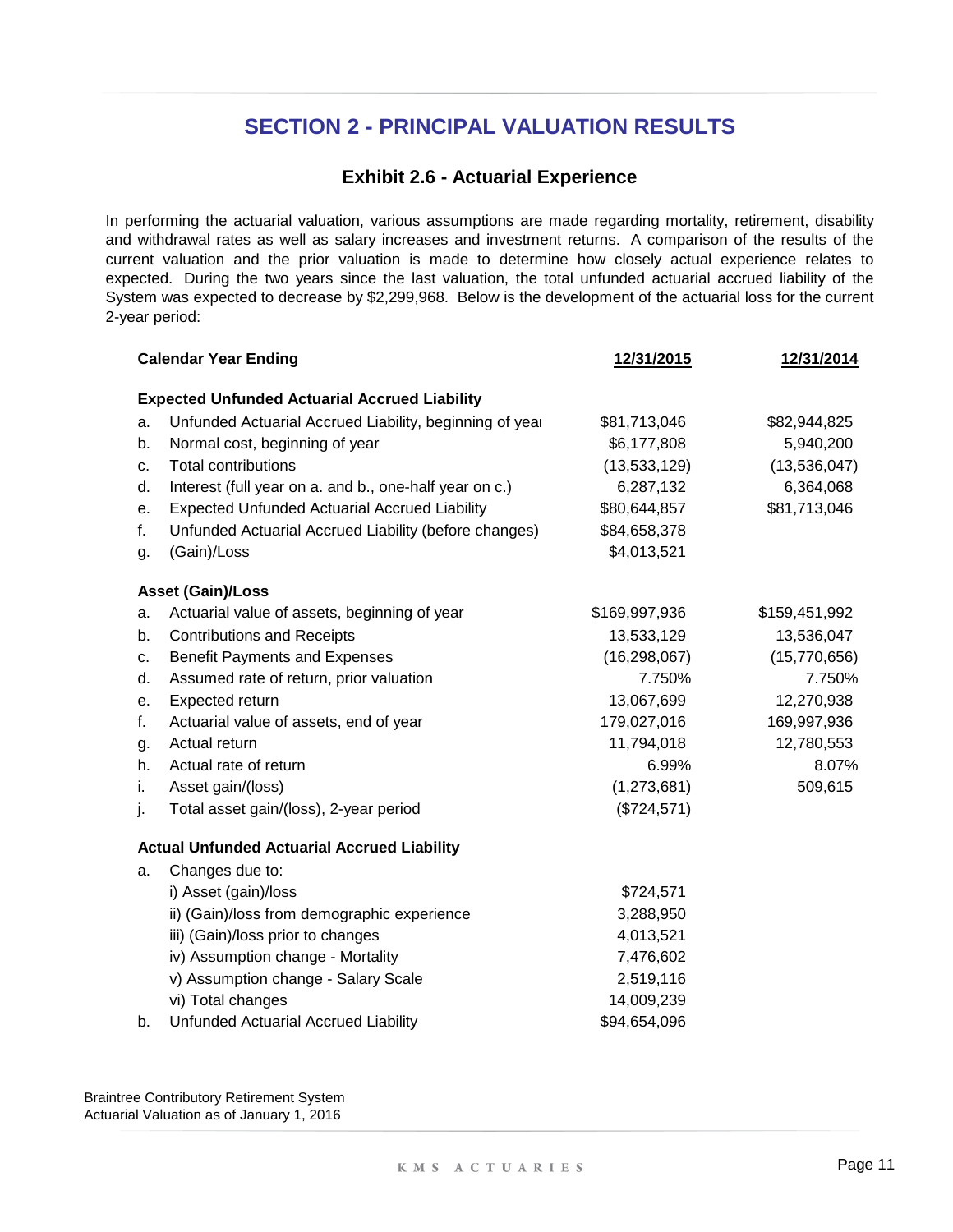### **Exhibit 3.1 - Annual Appropriations**

The **Annual Appropriation** is determined in accordance with the requirements set forth in Sections 22D and 22F of Chapter 32 of the Massachusetts General Laws ("M.G.L."). The appropriation is comprised of the annual employer normal cost, amortization payments to pay the unfunded actuarial accrued liability and net 3(8)(c) transfers. Below are the details of the annual appropriation as of the current valuation.

#### **Amortization Payments**

|    | Total Appropriation as of January 1, 2016                                                                                                                      | \$10,809,691                              |  |
|----|----------------------------------------------------------------------------------------------------------------------------------------------------------------|-------------------------------------------|--|
|    | Net 3(8)(c) Transfers                                                                                                                                          | \$130,054                                 |  |
|    | <b>Normal Cost</b>                                                                                                                                             | \$3,314,987                               |  |
| е. | <b>Total Amortization Payments</b>                                                                                                                             | \$7,364,650                               |  |
| d. | Remaining Unfunded Actuarial Liability<br>Fully Funded Year<br>Balance as of valuation date<br><b>Amortization Amount</b><br><b>Remaining Payment Period</b>   | 2033<br>\$94,026,615<br>\$7,233,589<br>17 |  |
| c. | Early Retirement Incentive (2010)<br><b>Fully Funded Year</b><br>Balance as of valuation date<br><b>Amortization Amount</b><br><b>Remaining Payment Period</b> | 2022<br>\$581,665<br>\$115,889<br>6       |  |
| b. | Early Retirement Incentive (2003)<br><b>Fully Funded Year</b><br>Balance as of valuation date<br><b>Amortization Amount</b><br><b>Remaining Payment Period</b> | 2020<br>\$15,694<br>\$4,373<br>4          |  |
| a. | Early Retirement Incentive (2002)<br><b>Fully Funded Year</b><br>Balance as of valuation date<br><b>Amortization Amount</b><br><b>Remaining Payment Period</b> | 2019<br>\$30,122<br>\$10,799<br>3         |  |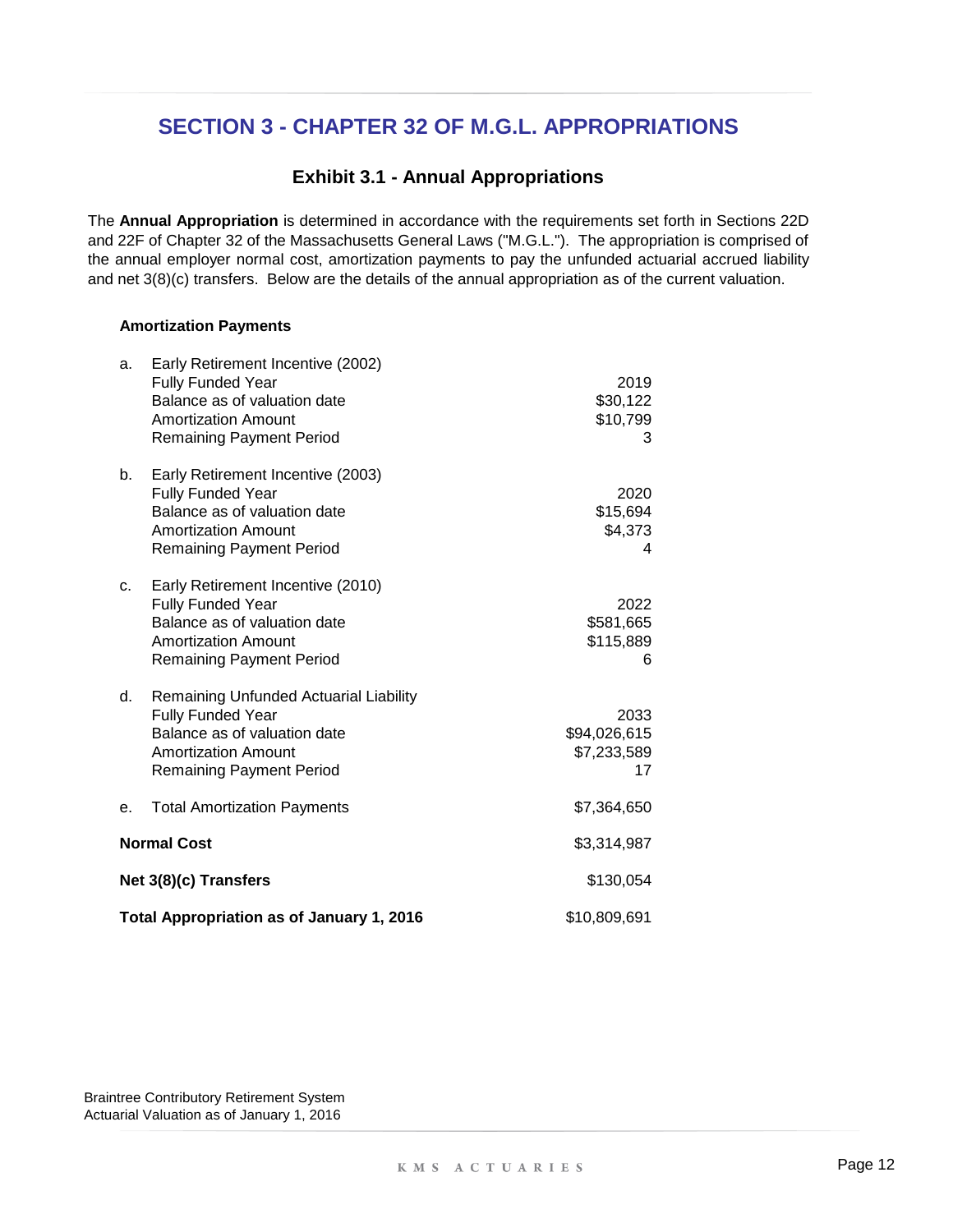**Exhibits 3.2 and 3.3**, are based on the assumptions below:

Exhibit 3.2:

- Employer Normal Cost is expected to increase 4% per year.
- The Unfunded Actuarial Accrued Liability ("UAL") is computed as of January 1 of each year assuming no future gains or losses.
- The Amortization Payment of UAL is to be paid over 17 years through 2033, with the increase in total appropriations limited to 4%.
- The Amortization Payments of the Early Retirement Incentive programs (ERI) are level amortizations of the UAL attributable to the ERI programs for 2002, 2003 and 2010 over 3 years, 4 years and 6 years, respectively.
- Net 3(8)(c) transfers are a level dollar amount based on the net transfers expected to be paid by the Braintree Contributory Retirement Board during the current year offset by the amount received during the same period.
- Total Employer Cost is the sum of the Employer Normal Cost, the Amortization Payments of the UAL and the ERI programs and the Net 3(8)(c) Transfers, all computed as of January 1 of each year and adjusted for annual payments made on July 1. The increase in annual appropriations is further limited to 8% per year.
- For fiscal year 2017, we show the actual appropriation developed under the previous funding schedule of \$9,165,831.

#### Exhibit 3.3:

- Expected benefit payments include payments expected to be made to retired members, beneficiaries, disabled members and active members expected to retire. In addition, expected benefit payments include distribution of the annuity savings fund attributed to inactive members.
- Benefit payments exclude cost-of-living increases granted to members in pay status between 1982 and 1997. In addition, benefit payments are as expected for the first ten years of the forecast, then increase by the greater of 4.50% per year thereafter or the expected future payments for the current population projected by our computer model.
- Calendar year cash flow entries are developed as of each January 1.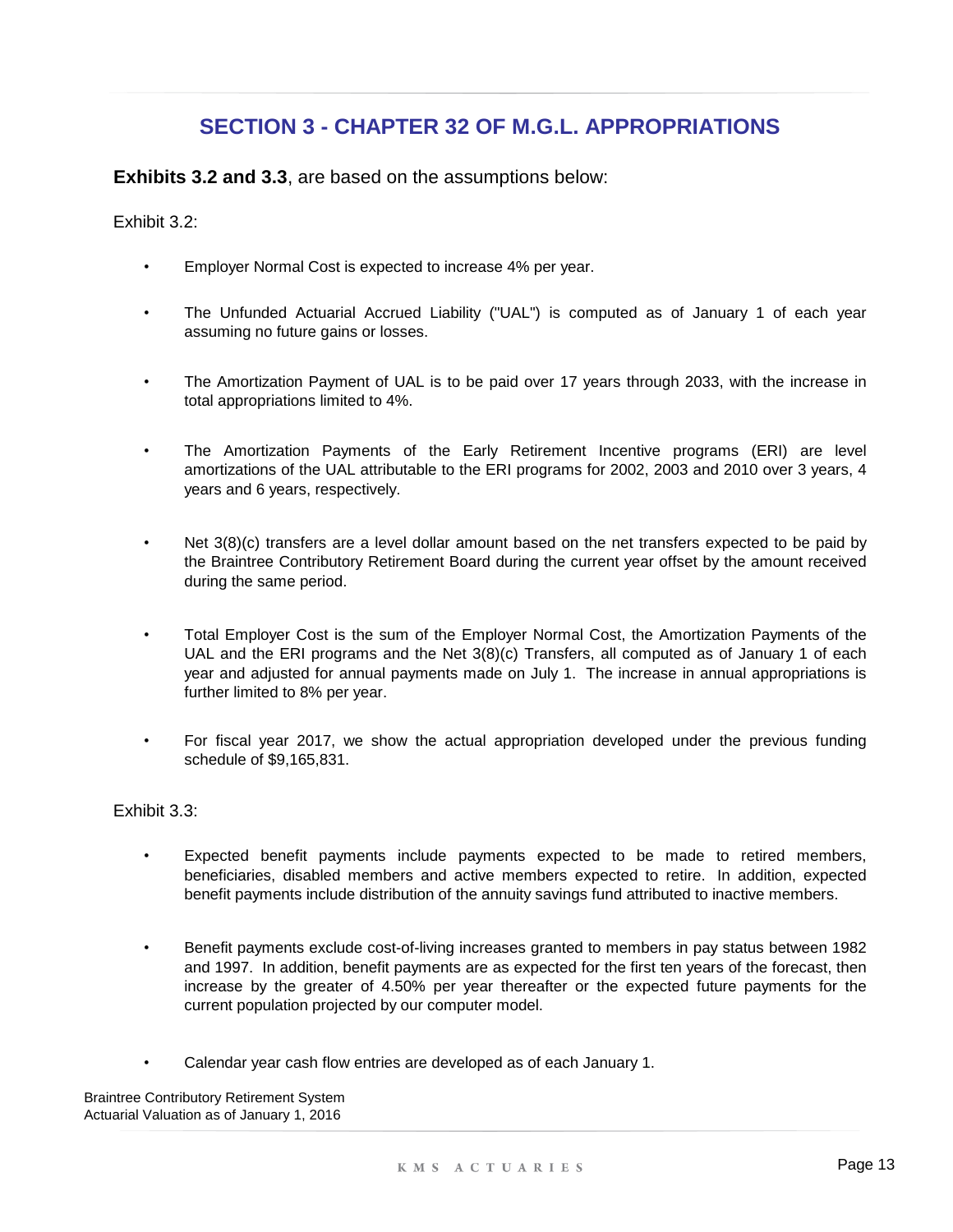### **Exhibit 3.2 - 30-Year Forecast of Annual Appropriations**

|        |             |              |                                        |            |            |               |             | Unfunded   |
|--------|-------------|--------------|----------------------------------------|------------|------------|---------------|-------------|------------|
| Fiscal | Employer    | Amortization | Amortization Amortization Amortization |            |            |               | Total       | Actuarial  |
| Year   | Normal      | Payment of   | Payment of                             | Payment of | Payment of | Net $3(8)(c)$ | Employer    | Accrued    |
| Ending | Cost        | <b>UAL</b>   | ERI 2002                               | ERI 2003   | ERI 2010   | Transfers     | Cost        | Liability  |
| 2017   | \$3,441,045 | \$5,453,741  | \$11,210                               | \$4,539    | \$120,296  | \$135,000     | \$9,165,831 | 94,654,096 |
| 2018   | 3,578,689   | 6,049,364    | 11,210                                 | 4,539      | 120,296    | 135,000       | 9,899,098   | 96,187,440 |
| 2019   | 3,721,838   | 6,698,144    | 11,210                                 | 4,539      | 120,296    | 135,000       | 10,691,027  | 97,221,346 |
| 2020   | 3,870,710   | 7,415,764    |                                        | 4,538      | 120,296    | 135,000       | 11,546,308  | 97,661,928 |
| 2021   | 4,025,538   | 8,189,179    |                                        |            | 120,296    | 135,000       | 12,470,013  | 97,403,383 |
| 2022   | 4,186,559   | 9,025,759    |                                        |            | 120,295    | 135,000       | 13,467,613  | 96,326,686 |
| 2023   | 4,354,023   | 10,055,999   |                                        |            |            | 135,000       | 14,545,022  | 94,298,154 |
| 2024   | 4,528,184   | 11,041,615   |                                        |            |            | 135,000       | 15,704,799  | 91,167,862 |
| 2025   | 4,709,312   | 11,483,280   |                                        |            |            | 135,000       | 16,327,592  | 86,771,877 |
| 2026   | 4,897,684   | 11,942,611   |                                        |            |            | 135,000       | 16,975,295  | 81,576,743 |
| 2027   | 5,093,591   | 12,420,316   |                                        |            |            | 135,000       | 17,648,907  | 75,502,188 |
| 2028   | 5,297,335   | 12,917,129   |                                        |            |            | 135,000       | 18,349,464  | 68,460,985 |
| 2029   | 5,509,229   | 13,433,814   |                                        |            |            | 135,000       | 19,078,043  | 60,358,383 |
| 2030   | 5,729,599   | 13,971,166   |                                        |            |            | 135,000       | 19,835,765  | 51,091,496 |
| 2031   | 5,958,782   | 14,530,012   |                                        |            |            | 135,000       | 20,623,794  | 40,548,639 |
| 2032   | 6,197,135   | 15,111,213   |                                        |            |            | 135,000       | 21,443,348  | 28,608,614 |
| 2033   | 6,445,019   | 15,715,661   |                                        |            |            | 135,000       | 22,295,680  | 15,139,935 |
| 2034   | 6,702,820   |              |                                        |            |            | 135,000       | 6,837,820   |            |
| 2035   | 6,970,933   |              |                                        |            |            | 135,000       | 7,105,933   |            |
| 2036   | 7,249,772   |              |                                        |            |            | 135,000       | 7,384,772   |            |
| 2037   | 7,539,761   |              |                                        |            |            | 135,000       | 7,674,761   |            |
| 2038   | 7,841,352   |              |                                        |            |            | 135,000       | 7,976,352   |            |
| 2039   | 8,155,007   |              |                                        |            |            | 135,000       | 8,290,007   |            |
| 2040   | 8,481,207   |              |                                        |            |            | 135,000       | 8,616,207   |            |
| 2041   | 8,820,456   |              |                                        |            |            | 135,000       | 8,955,456   |            |
| 2042   | 9,173,273   |              |                                        |            |            | 135,000       | 9,308,273   |            |
| 2043   | 9,540,205   |              |                                        |            |            | 135,000       | 9,675,205   |            |
| 2044   | 9,921,812   |              |                                        |            |            | 135,000       | 10,056,812  |            |
| 2045   | 10,318,686  |              |                                        |            |            | 135,000       | 10,453,686  |            |
| 2046   | 10,731,433  |              |                                        |            |            | 135,000       | 10,866,433  |            |
|        |             |              |                                        |            |            |               |             |            |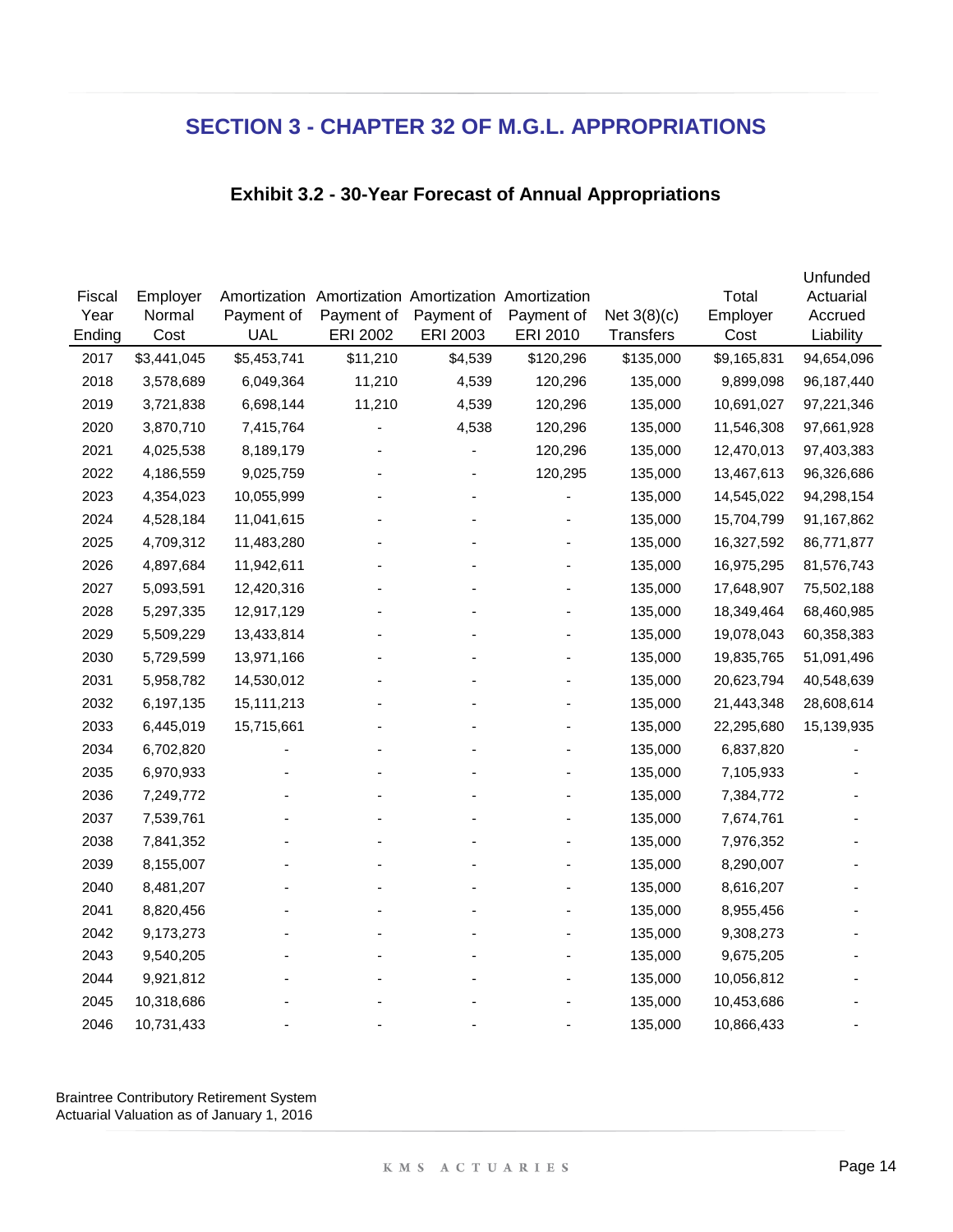| Calendar<br>Year | Assets, BOY   | <b>Benefit</b><br>Payments | Employee<br>Contributions | Employer<br>Contributions | Investment<br>Return | Assets, EOY   |
|------------------|---------------|----------------------------|---------------------------|---------------------------|----------------------|---------------|
| 2016             | \$167,233,859 | \$17,564,510               | \$4,047,005               | \$8,830,051               | \$13,277,971         | \$175,824,376 |
| 2017             | 175,824,376   | 17,107,606                 | 4,208,885                 | 9,536,454                 | 14,028,733           | 186,490,842   |
| 2018             | 186,490,842   | 18,014,489                 | 4,377,240                 | 10,299,371                | 14,892,416           | 198,045,380   |
| 2019             | 198,045,380   | 18,946,718                 | 4,552,330                 | 11,123,321                | 15,829,195           | 210,603,508   |
| 2020             | 210,603,508   | 19,933,201                 | 4,734,423                 | 12,013,187                | 16,847,300           | 224,265,217   |
| 2021             | 224,265,217   | 20,956,839                 | 4,923,800                 | 12,974,242                | 17,955,575           | 239,161,995   |
| 2022             | 239,161,995   | 22,005,108                 | 5,120,752                 | 14,012,181                | 19,165,159           | 255,454,979   |
| 2023             | 255,454,979   | 23,065,223                 | 5,325,582                 | 15,129,471                | 20,489,250           | 273,334,059   |
| 2024             | 273,334,059   | 24, 135, 717               | 5,538,605                 | 15,729,448                | 21,896,405           | 292,362,800   |
| 2025             | 292,362,800   | 25,339,198                 | 5,760,149                 | 16,353,424                | 23,390,025           | 312,527,200   |
| 2026             | 312,527,200   | 26,617,554                 | 5,990,555                 | 17,002,358                | 24,971,379           | 333,873,938   |
| 2027             | 333,873,938   | 27,915,973                 | 6,230,177                 | 17,677,251                | 26,646,312           | 356,511,705   |
| 2028             | 356,511,705   | 29,244,188                 | 6,479,384                 | 18,379,139                | 28,422,980           | 380,549,020   |
| 2029             | 380,549,020   | 30,560,176                 | 6,738,559                 | 19,109,103                | 30,311,536           | 406,148,042   |
| 2030             | 406,148,042   | 31,935,384                 | 7,008,101                 | 19,868,264                | 32,321,895           | 433,410,918   |
| 2031             | 433,410,918   | 33,372,476                 | 7,288,425                 | 20,657,793                | 34,461,995           | 462,446,655   |
| 2032             | 462,446,655   | 34,874,237                 | 7,579,962                 | 21,478,902                | 36,740,301           | 493,371,583   |
| 2033             | 493,371,583   | 36,443,578                 | 7,883,160                 | 6,587,324                 | 37,945,572           | 509,344,061   |
| 2034             | 509,344,061   | 38,083,539                 | 8,198,486                 | 6,845,615                 | 39, 164, 345         | 525,468,968   |
| 2035             | 525,468,968   | 39,797,298                 | 8,526,425                 | 7,114,238                 | 40,393,851           | 541,706,184   |
| 2036             | 541,706,184   | 41,588,176                 | 8,867,482                 | 7,393,605                 | 41,630,922           | 558,010,017   |
| 2037             | 558,010,017   | 43,459,644                 | 9,222,181                 | 7,684,147                 | 42,871,956           | 574,328,657   |
| 2038             | 574,328,657   | 45,415,328                 | 9,591,068                 | 7,986,311                 | 44,112,874           | 590,603,582   |
| 2039             | 590,603,582   | 47,459,018                 | 9,974,711                 | 8,300,561                 | 45,349,074           | 606,768,910   |
| 2040             | 606,768,910   | 49,594,674                 | 10,373,699                | 8,627,382                 | 46,575,381           | 622,750,698   |
| 2041             | 622,750,698   | 51,826,434                 | 10,788,647                | 8,967,275                 | 47,785,989           | 638,466,175   |
| 2042             | 638,466,175   | 54,158,624                 | 11,220,193                | 9,320,764                 | 48,974,406           | 653,822,914   |
| 2043             | 653,822,914   | 56,595,762                 | 11,669,001                | 9,688,392                 | 50,133,388           | 668,717,933   |
| 2044             | 668,717,933   | 59,142,571                 | 12,135,761                | 10,070,726                | 51,254,868           | 683,036,717   |
| 2045             | 683,036,717   | 61,803,987                 | 12,621,191                | 10,468,353                | 52,329,881           | 696,652,155   |

### **Exhibit 3.3 - 30-Year Forecast of Cash Flow**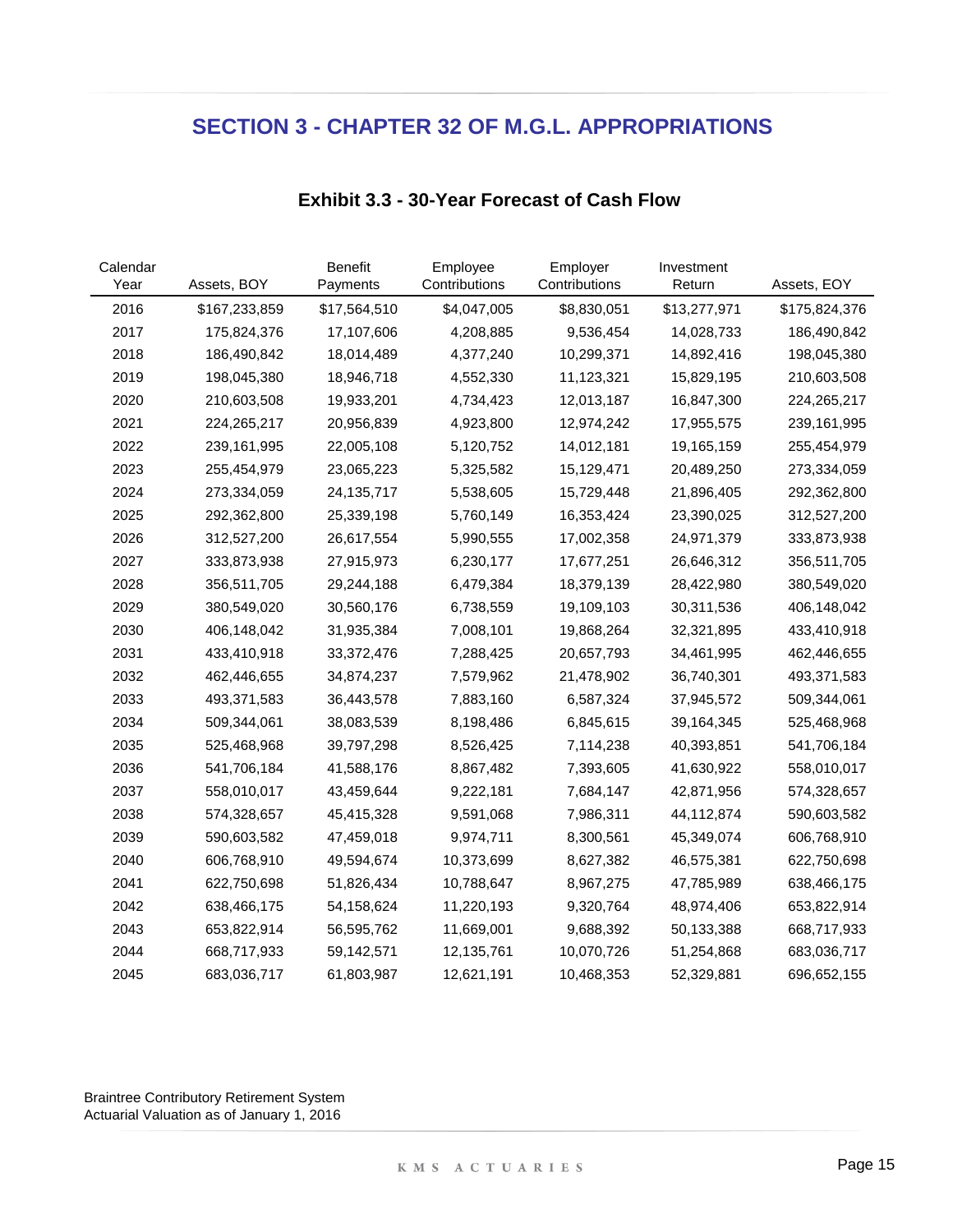## **SECTION 4 - REQUIRED DISCLOSURES**

### **Exhibit 4.1 - GASB 67 and GASB 68 Disclosures**

In June 2012, the GASB approved two related Statements that significantly changed the way pension plans and governments account and report pension liabilities. Effective for plans with fiscal years beginning after June 15, 2013, GASB Statement No. 67, *Financial Reporting for Pension Plans* , replaced the requirements of Statement No. 25 and effective for employers with fiscal years beginning after June 15, 2014, GASB Statement No. 68, *Accounting and Financial Reporting for Pensions* , replaced the requirements of Statement No. 27.

The new pension standards reflect changes from those currently in place regarding how governments calculate total pension liability and pension expense. Further, the new standards contain requirements for disclosing information in the notes to financial statements and presenting required supplementary information following the notes.

GASB 67 requires defined benefit pension plans, such as the Braintree Contributory Retirement System, to present a statement of fiduciary net position (pension plan assets) and a statement of changes in fiduciary net position. Further, the statement requires that notes to financial statements include descriptive information such as the types of benefits provided, the classes of plan members covered and the composition of the pension plan's retirement board. Finally, GASB 67 requires pension plans to present in required supplementary information the sources of the changes in the net pension liability and information about the actuarially determined contributions compared with the actual contributions made to the plan and related ratios.

GASB 67 and GASB 68 require projected benefit payments be discounted to their actuarial present value using the single rate that reflects:

- (1) a long-term expected rate of return on pension plan investments *to the extent that the pension plan's assets are sufficient to pay benefits and pension plan assets are expected to be invested using a strategy to achieve that return and*
- (2) a tax-exempt, high-quality municipal bond rate *to the extent that the conditions for use of the long-term expected rate of return are not met.*

GASB 68 establishes standards for measuring and recognizing liabilities, deferred outflows of resources, deferred inflows of resources and pension expense by state and local governments.

The effective date for GASB 67 is for plan years beginning after June 15, 2013, which is fiscal year ending December 31, 2014 for the Braintree Contributory Retirement System. The effective date for GASB 68 is for employers' fiscal years beginning after June 15, 2014. The GASB report, submitted under separate cover and prepared as of December 31, 2015 (the measurement date), presents information to assist the Braintree Contributory Retirement System in providing the required information under GASB 68 to participating employers.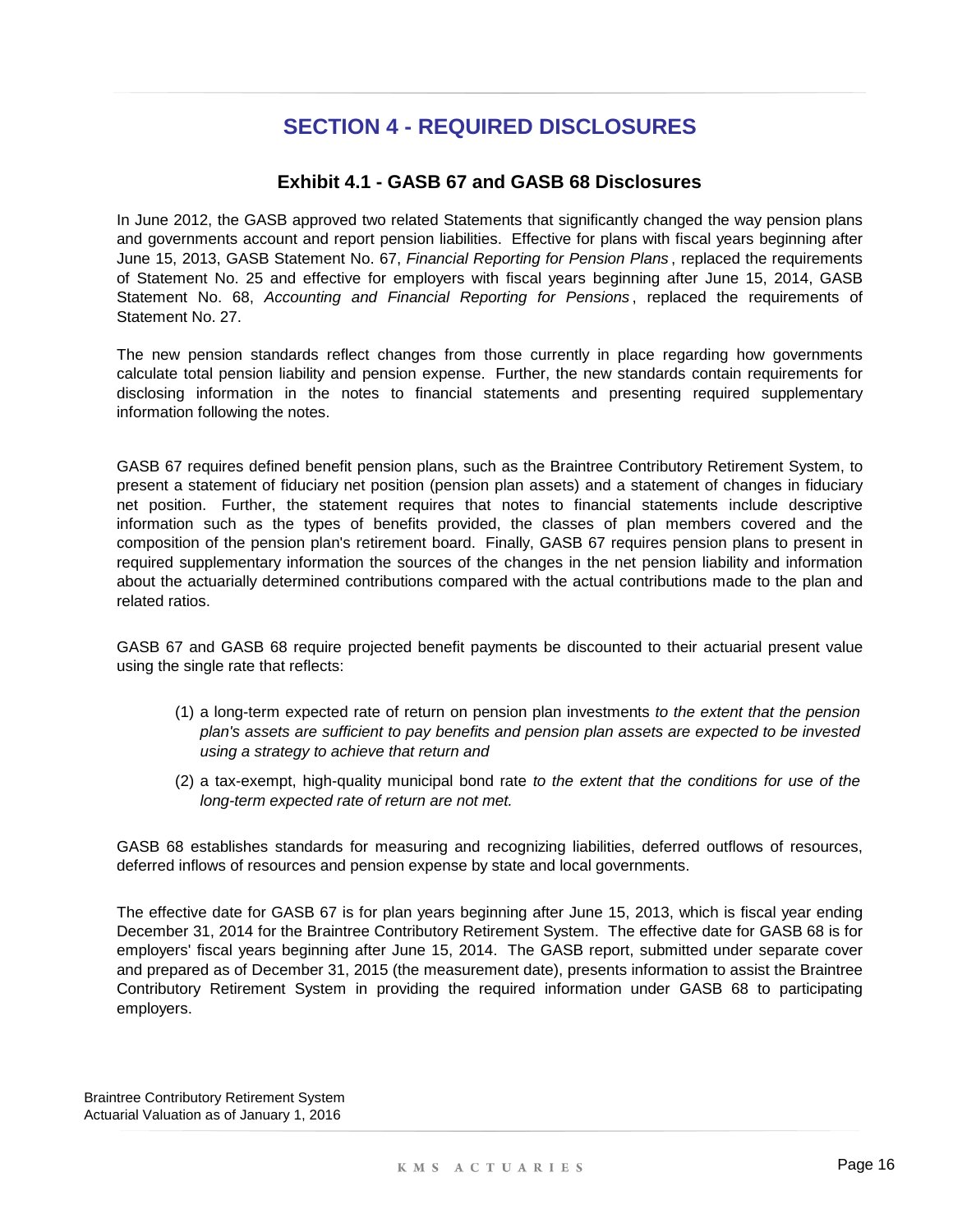## **SECTION 4 - REQUIRED DISCLOSURES**

The most recent actuarial valuation of the System was prepared by KMS Actuaries, LLC as of January 1, 2016.

| The normal cost for employees on that date was:<br>The normal cost for the employer was: | \$4,047,005<br>\$3,314,987 | 9.0% of payroll<br>7.3% of payroll |
|------------------------------------------------------------------------------------------|----------------------------|------------------------------------|
| The actuarial liability for active members was:                                          |                            | \$134,898,183                      |
| The actuarial liability for retired and inactive members was:                            |                            | 138,782,929                        |
| Total actuarial liability:                                                               |                            | \$273,681,112                      |
| System assets as of that date:                                                           |                            | \$179,027,016                      |
| Unfunded actuarial accrued liability:                                                    |                            | \$94,654,096                       |
| The ratio of System assets to total actuarial accrued liability was:                     |                            | 65.4%                              |
|                                                                                          |                            |                                    |

The principal actuarial assumptions used in the valuation are as follows:

| Investment Return:        | 7.75%                                                                          |
|---------------------------|--------------------------------------------------------------------------------|
| Rates of Salary Increase: | 6%-4.25% for Groups 1 and 2 (based on service)                                 |
|                           | 7%-4.75% for Group 4 (based on service)                                        |
|                           | See Section 6 - Actuarial Assumptions and Methods for full set of assumptions. |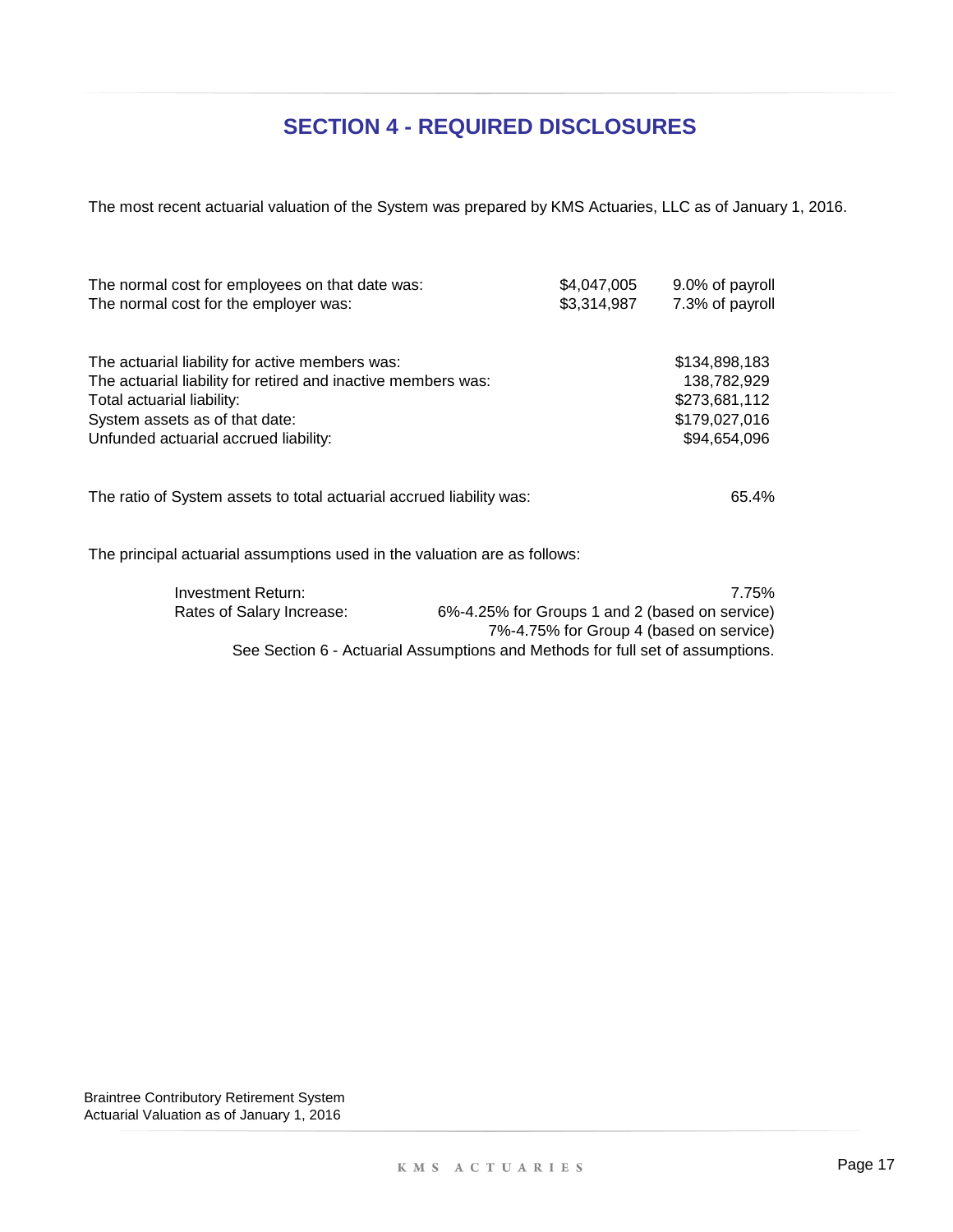| Administration              | There are 105 contributory retirement systems for public employees in Massachusetts.<br>Each system is governed by a retirement board and all boards, although operating<br>independently, are governed by Chapter 32 of the Massachusetts General Laws and<br>other applicable statutes. This law in general provides uniform benefits, uniform<br>contribution requirements and a uniform accounting and funds structure for all systems. |                                                                                                                                                                                      |  |  |
|-----------------------------|---------------------------------------------------------------------------------------------------------------------------------------------------------------------------------------------------------------------------------------------------------------------------------------------------------------------------------------------------------------------------------------------------------------------------------------------|--------------------------------------------------------------------------------------------------------------------------------------------------------------------------------------|--|--|
| <b>Participation</b>        | Participation is mandatory for all full-time employees. Eligibility with respect to part-time,<br>provisional, temporary, seasonal or intermittent employment is governed by regulations<br>promulgated by the local retirement board, and approved by PERAC. Membership is<br>optional for certain elected officials.                                                                                                                      |                                                                                                                                                                                      |  |  |
|                             | There are four classes of membership in the Retirement System:                                                                                                                                                                                                                                                                                                                                                                              |                                                                                                                                                                                      |  |  |
|                             | Group 1:<br>employees,<br>including<br>clerical,<br>General<br>administrative,<br>technical and all other employees not otherwise classified.                                                                                                                                                                                                                                                                                               |                                                                                                                                                                                      |  |  |
|                             | Group 2:                                                                                                                                                                                                                                                                                                                                                                                                                                    | Certain specified hazardous duty positions.                                                                                                                                          |  |  |
|                             | Group 3:                                                                                                                                                                                                                                                                                                                                                                                                                                    | State police officers and inspectors.                                                                                                                                                |  |  |
|                             | Group 4:                                                                                                                                                                                                                                                                                                                                                                                                                                    | Local police officers, firefighters and other specified<br>hazardous positions.                                                                                                      |  |  |
|                             |                                                                                                                                                                                                                                                                                                                                                                                                                                             | For members in more than one group, participation will be proportional.                                                                                                              |  |  |
| <b>Member Contributions</b> |                                                                                                                                                                                                                                                                                                                                                                                                                                             | Member contributions vary depending on the most recent date of membership:                                                                                                           |  |  |
|                             | Prior to 1975:<br>$1975 - 1983$ :<br>1984 - June 30, 1996:<br>July 1, 1996 - present:<br>$1979$ – present:<br>Group 1 members hired<br>on or after April 2, 2012:                                                                                                                                                                                                                                                                           | 5% of Salary<br>7% of Salary<br>8% of Salary<br>9% of Salary<br>An additional 2% of Salary in excess of<br>\$30,000.<br>6% of Salary with 30 or more years of<br>creditable service. |  |  |
| <b>Rate of Interest</b>     | Interest on regular deductions made after January 1, 1984 is a rate established by<br>PERAC in consultation with the Commissioner of Banks. The rate is obtained from the<br>average rates paid on individual savings accounts by a representative sample of at least<br>ten financial institutions.                                                                                                                                        |                                                                                                                                                                                      |  |  |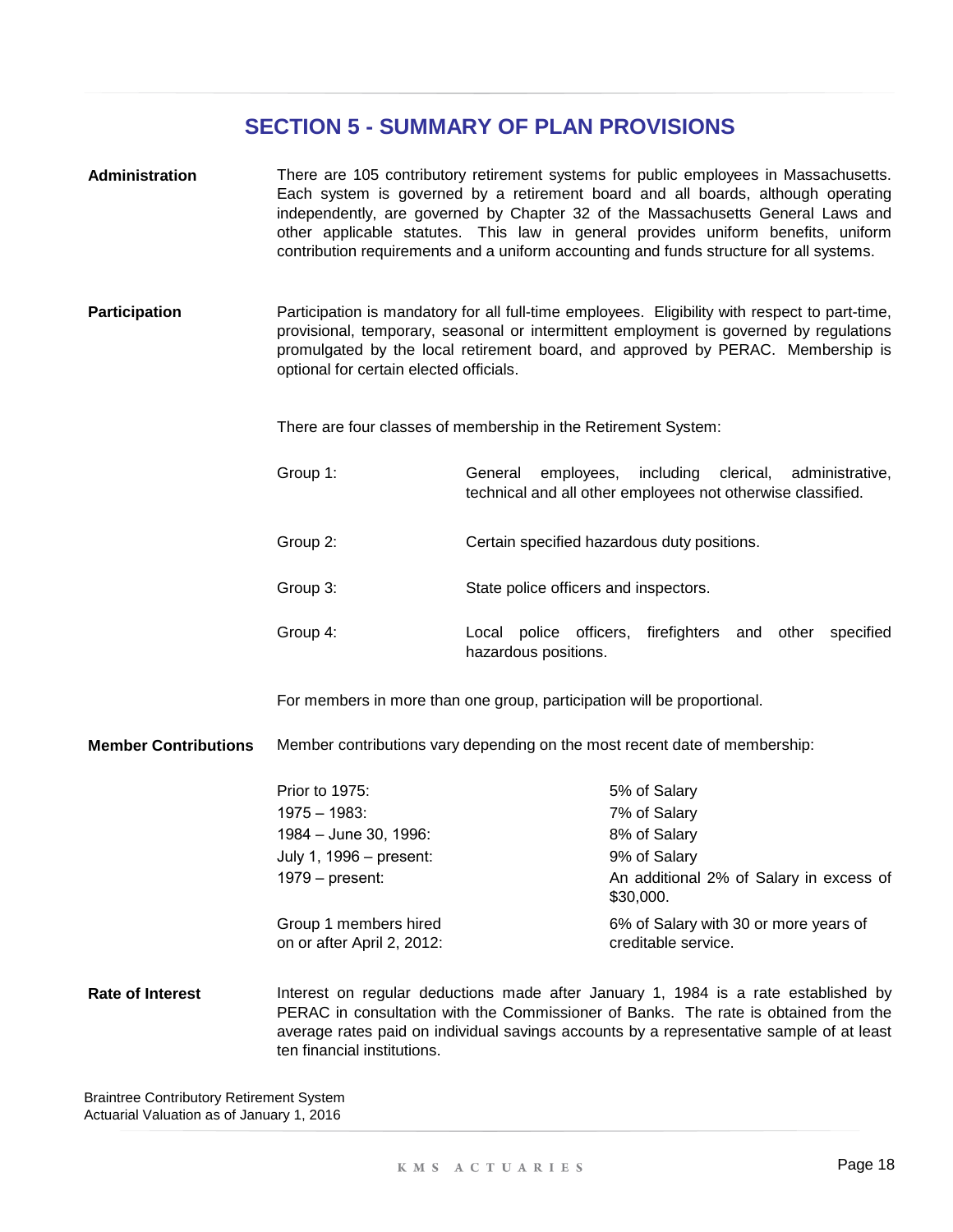- **Retirement Age** The mandatory retirement age for some Group 2 and Group 4 members is age 65. Most Group 2 and Group 4 members may remain in service after reaching age 65. Group 4 members who are employed in certain public safety positions are required to retire at age 65. There is no mandatory retirement age for members in Group 1.
- **Salary** Gross regular compensation. This does not include bonuses, overtime, severance pay, unused sick leave credit or other similar compensation.
- **Average Salary** Membership before April 2, 2012: Average annual rate of regular compensation received during the three consecutive years that produce the highest average, or, if greater, during the last three years (whether or not consecutive) preceding retirement.

Membership on or after April 2, 2012: Average annual rate of regular compensation received during the five consecutive years that produce the highest average, or, if greater, during the last five years (whether or not consecutive) preceding retirement.

- **Creditable Service** The period during which a member contributes to the retirement system plus certain periods of military service and "purchased" service.
- **Benefit Rate** The benefit rate varies with the member's retirement age, Group, membership date and years of creditable service at retirement. Each year a member retires prior to the age at which the 2.5% maximum benefit rate applies, a reduction is applied to each year of age under the maximum age. The maximum age and reduction for each Group and membership date is as follows:

|                                                                                              | <b>Group 1</b> | Group <sub>2</sub> | Group 4 |
|----------------------------------------------------------------------------------------------|----------------|--------------------|---------|
| 2.5% for Membership<br>before April 2, 2012:                                                 |                |                    |         |
| Maximum age:                                                                                 | 65             | 60                 | 55      |
| Reduction:                                                                                   | 0.1%           | 0.1%               | 0.1%    |
| 2.5% for Membership on<br>or after April 2, 2012 (less<br>than 30 years of service):         |                |                    |         |
| Maximum age:                                                                                 | 67             | 62                 | 57      |
| Reduction:                                                                                   | 0.15%          | 0.15%              | 0.15%   |
| 2.5% for Membership on<br>or after April 2, 2012 (30+<br>years of service):                  |                |                    |         |
| Maximum age:                                                                                 | 67             | 62                 | 57      |
| Reduction:                                                                                   | 0.125%         | 0.125%             | 0.125%  |
| <b>Braintree Contributory Retirement System</b><br>Actuarial Valuation as of January 1, 2016 |                |                    |         |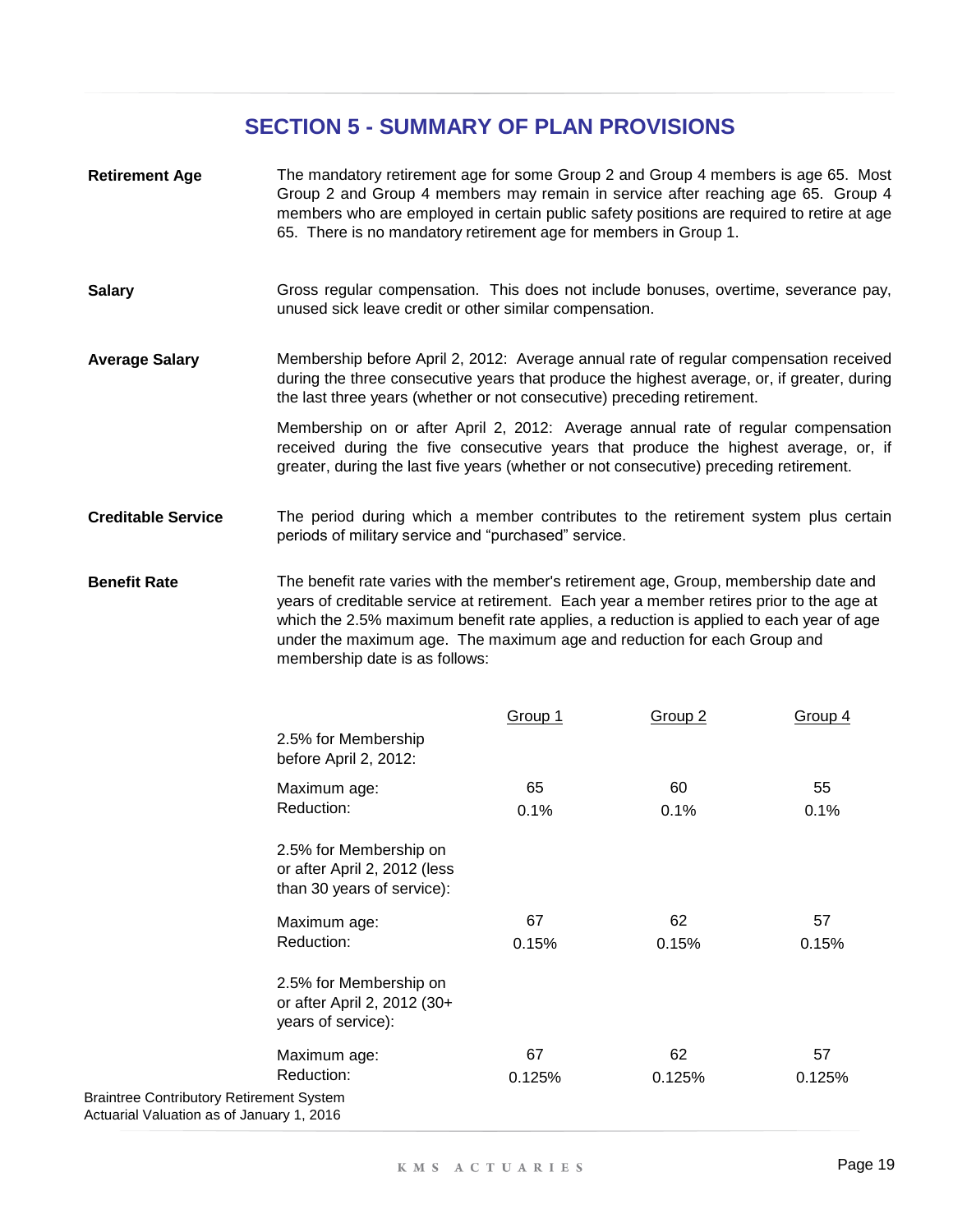|  |  |  | <b>SECTION 5 - SUMMARY OF PLAN PROVISIONS</b> |
|--|--|--|-----------------------------------------------|
|--|--|--|-----------------------------------------------|

| Superannuation<br><b>Retirement</b> | Eligibility if membership<br>before April 2, 2012:      | • completion of 20 years of Creditable Service, or<br>• attainment of age 55 if hired prior to 1978, or<br>• attainment of age 55 with 10 years of Creditable Service, if<br>hired after 1978. |
|-------------------------------------|---------------------------------------------------------|------------------------------------------------------------------------------------------------------------------------------------------------------------------------------------------------|
|                                     | Eligibility if membership<br>on or after April 2, 2012: | • attainment of age 60 with 10 years of Creditable Service if<br>classified in Group 1                                                                                                         |
|                                     |                                                         | • attainment of age 55 with 10 years of Creditable Service if<br>classified in Group 2                                                                                                         |
|                                     |                                                         | • attainment of age 55 if hired prior to 1978 or if classified in<br>Group 4                                                                                                                   |
|                                     | <b>Benefit Amount</b>                                   | Product of the member's Benefit Rate, Average Salary and<br>Creditable Service.                                                                                                                |
|                                     | <b>Maximum Benefit</b>                                  | 80% of the member's Average Salary.                                                                                                                                                            |
|                                     | Veteran's Benefit                                       | Additional benefit of \$15 per year of Creditable Service, up to<br>a maximum of \$300.                                                                                                        |
| <b>Deferred Vested</b>              | Eligibility                                             | • completion of ten or more years of Creditable Service.<br>• elected officials hired prior to 1978, completion of six years of<br>Creditable Service.                                         |
|                                     | <b>Benefit Amount</b>                                   | Accrued benefit payable commencing at age 55, or the<br>completion of 20 years of Creditable Service, or may be<br>deferred until later at the participant's option.                           |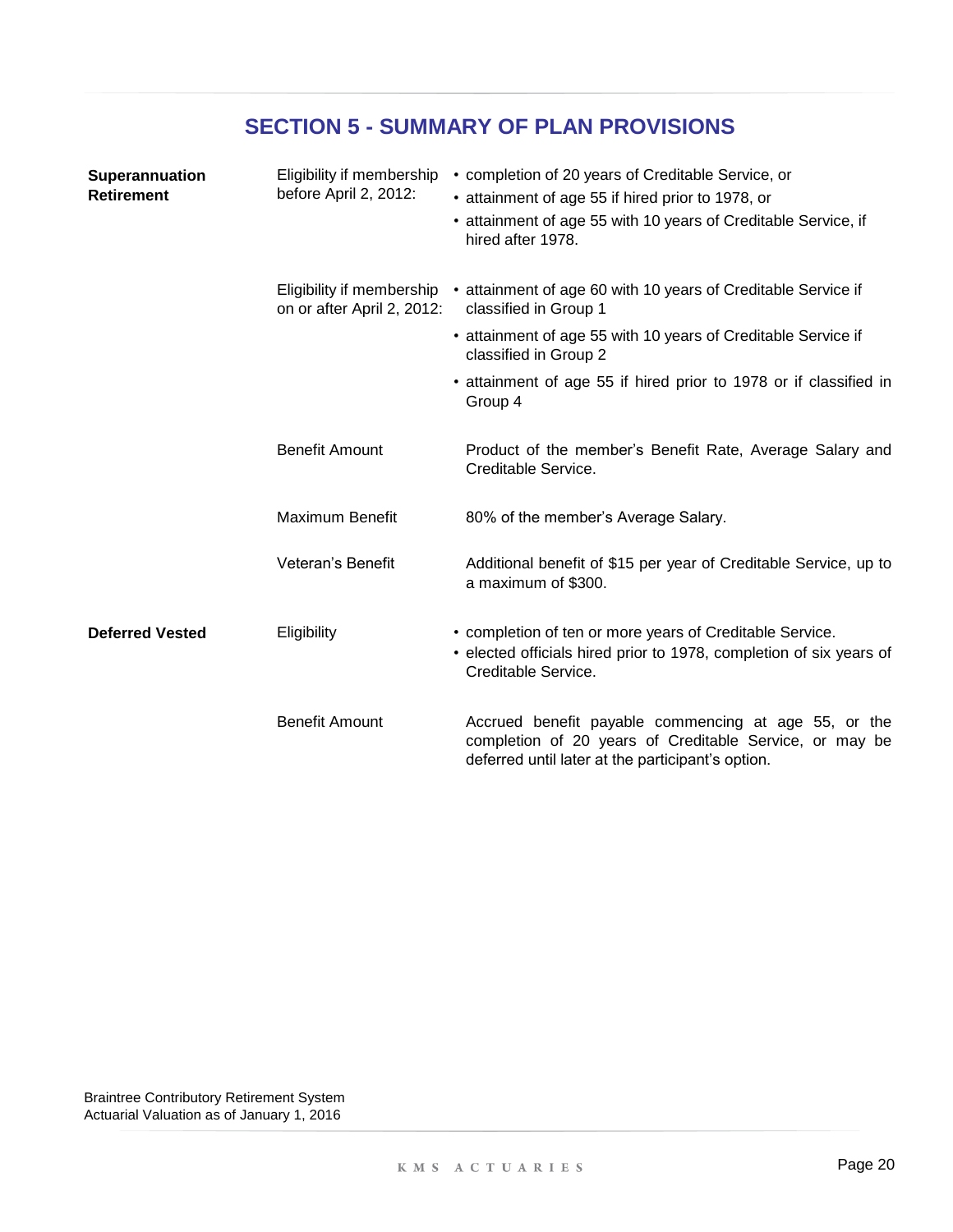| Withdrawal of<br><b>Contributions</b>             |                                                                                           | Contributions may be withdrawn upon termination of<br>employment.                                                                                                                                                                                                                                                                                            |
|---------------------------------------------------|-------------------------------------------------------------------------------------------|--------------------------------------------------------------------------------------------------------------------------------------------------------------------------------------------------------------------------------------------------------------------------------------------------------------------------------------------------------------|
|                                                   |                                                                                           | • Members who voluntarily terminate with at least ten years of<br>creditable service will receive 100% of the regular interest that<br>has accrued to the Annuity Savings Account.                                                                                                                                                                           |
|                                                   |                                                                                           | • Members who voluntarily terminate with fewer than ten years<br>of creditable service will receive interest on the Annuity<br>Savings Account at the annual rate of 3%.                                                                                                                                                                                     |
| <b>Ordinary Disability</b><br><b>Retirement</b>   | Eligibility                                                                               | Non-job related disability after completion of ten years of<br>Creditable Service.                                                                                                                                                                                                                                                                           |
|                                                   | Benefit Amount for<br>Group 1 membership<br>before April 2, 2012 or<br>Group 2 or Group 4 | Superannuation benefit determined as if the member is age<br>55, up to a maximum of 80% of Average Salary over three<br>years. If the member is a veteran, 50% of final rate of salary<br>(final year) plus an annuity based on the accumulated<br>member contributions plus credited interest, up to a maximum<br>of 80% of Average Salary over five years. |
|                                                   | <b>Benefit Amount for</b><br>Group 1 membership on<br>or after April 2, 2012              | Superannuation benefit determined as if the member is age<br>60, up to a maximum of 80% of Average Salary over three<br>years. If the member is a veteran, 50% of final rate of salary<br>(final year) plus an annuity based on the accumulated<br>member contributions plus credited interest, up to a maximum<br>of 80% of Average Salary over five years. |
| <b>Accidental Disability</b><br><b>Retirement</b> | Eligibility                                                                               | Disabled as a result of an accident in the performance of<br>duties. There is no minimum age or service requirement.                                                                                                                                                                                                                                         |
|                                                   | <b>Benefit Amount</b>                                                                     | 72% of Salary plus an annuity based on accumulated<br>member contributions plus credited interest.                                                                                                                                                                                                                                                           |
|                                                   | Maximum Benefit                                                                           | 75% of Salary if hired on or after January 1, 1988.                                                                                                                                                                                                                                                                                                          |
|                                                   | Veteran's Benefit                                                                         | Additional allowance of \$15 per year of Creditable Service, up<br>to a maximum of \$300.                                                                                                                                                                                                                                                                    |
|                                                   | Supplemental                                                                              | Additional allowance of \$415 per year for each child.                                                                                                                                                                                                                                                                                                       |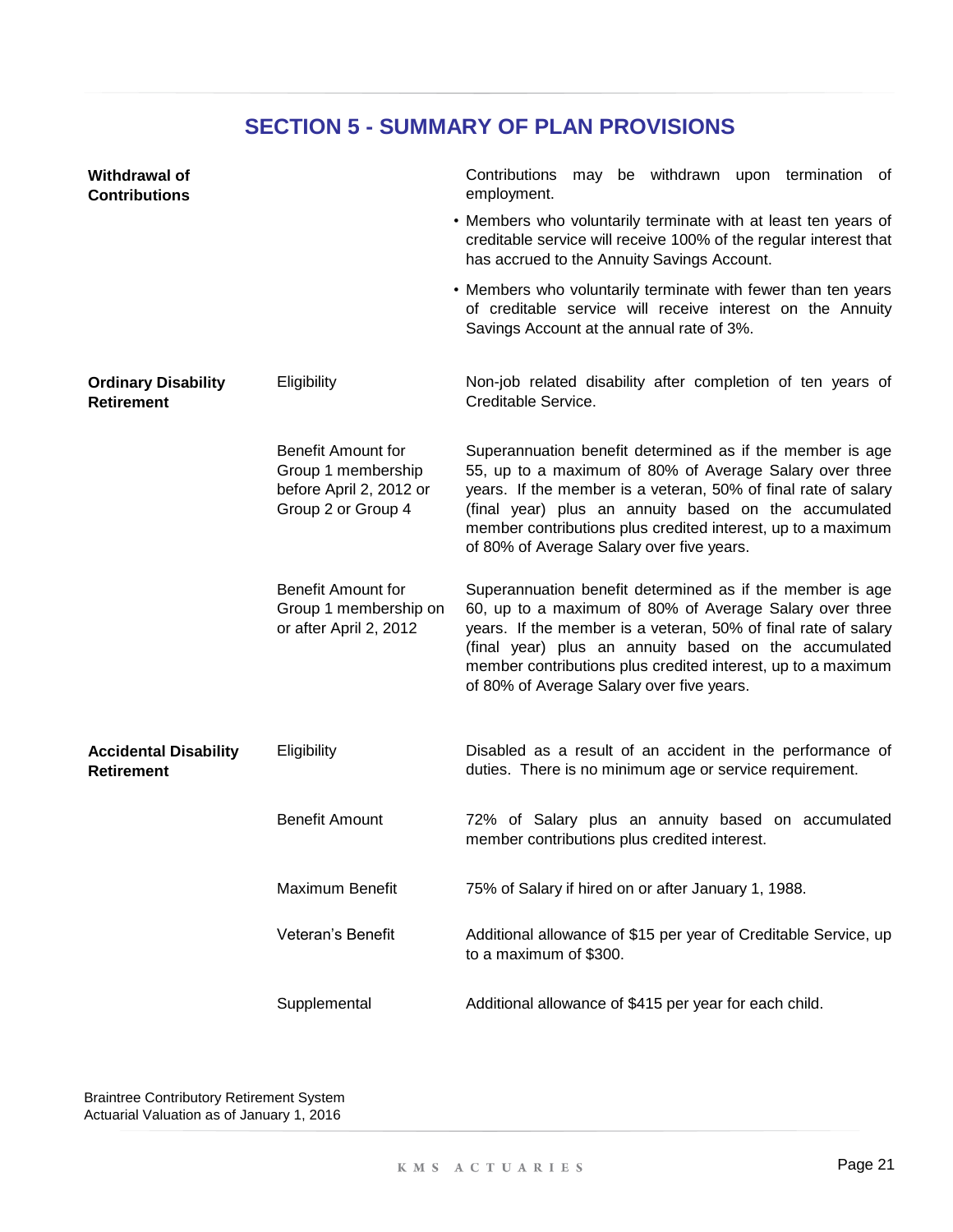| <b>Non-Occupational Death Eligibility</b>         |                                     | For members with at least two years of creditable service who<br>die while in active service, but not due to occupational injury.                                                                                                                                                                                                                                                                                                                                                                                                                                                                                                                                                                                                    |
|---------------------------------------------------|-------------------------------------|--------------------------------------------------------------------------------------------------------------------------------------------------------------------------------------------------------------------------------------------------------------------------------------------------------------------------------------------------------------------------------------------------------------------------------------------------------------------------------------------------------------------------------------------------------------------------------------------------------------------------------------------------------------------------------------------------------------------------------------|
|                                                   | <b>Benefit Amount</b>               | Benefit as if Option C had been elected. Minimum benefit of<br>\$250 per month for surviving spouse, \$120 per month for first<br>child and \$90 per month for each additional child.                                                                                                                                                                                                                                                                                                                                                                                                                                                                                                                                                |
| <b>Accidental Death</b>                           | Eligibility                         | For members who die as a result of an occupational injury.                                                                                                                                                                                                                                                                                                                                                                                                                                                                                                                                                                                                                                                                           |
|                                                   | <b>Benefit Amount</b>               | 72% of Salary plus an annuity based on accumulated<br>member contributions plus credited interest.                                                                                                                                                                                                                                                                                                                                                                                                                                                                                                                                                                                                                                   |
|                                                   | Maximum Benefit                     | 100% of Salary if hired before January 1, 1988, otherwise<br>75% of Salary.                                                                                                                                                                                                                                                                                                                                                                                                                                                                                                                                                                                                                                                          |
|                                                   | Veteran's Benefit                   | Additional allowance of \$15 per year of creditable service, up<br>to a maximum of \$300.                                                                                                                                                                                                                                                                                                                                                                                                                                                                                                                                                                                                                                            |
|                                                   | Supplemental<br>Dependent Allowance | Additional allowance of \$708.60 per year for each child until<br>age 18 (or age 22 if a full-time student).                                                                                                                                                                                                                                                                                                                                                                                                                                                                                                                                                                                                                         |
| <b>Cost-of-Living</b><br><b>Adjustment (COLA)</b> | Retirement System.                  | In accordance with the adoption of Chapter 17 of the Acts of 1997, the granting of a Cost-<br>of-Living Adjustment will be determined by an annual vote by the Retirement Board. The<br>amount of increase will be based upon the Consumer Price Index, limited to a maximum<br>of 3.0%, beginning on July 1. All retirees, disabled retirees and beneficiaries who have<br>been receiving benefit payments for at least one year as of July 1 are eligible for the<br>adjustment. The maximum amount of pension benefit subject to a COLA is \$12,000. All<br>COLAs granted to members after 1981 and prior to July 1, 1998 are deemed to be an<br>obligation of the Commonwealth of Massachusetts and are not the liability of the |
| <b>Optional Forms of</b><br><b>Payment</b>        | payment:                            | A member may elect to receive his or her retirement allowance in one of three forms of                                                                                                                                                                                                                                                                                                                                                                                                                                                                                                                                                                                                                                               |
|                                                   |                                     | • Option A - Life annuity.                                                                                                                                                                                                                                                                                                                                                                                                                                                                                                                                                                                                                                                                                                           |
|                                                   |                                     | • Option B - Life annuity with death benefit equal to excess of<br>member contributions plus credited interest to retirement over<br>annuity benefit paid to member.                                                                                                                                                                                                                                                                                                                                                                                                                                                                                                                                                                 |
|                                                   |                                     | • Option C - Life annuity with 66%% of benefit continued to<br>designated joint annuitant upon death of member.                                                                                                                                                                                                                                                                                                                                                                                                                                                                                                                                                                                                                      |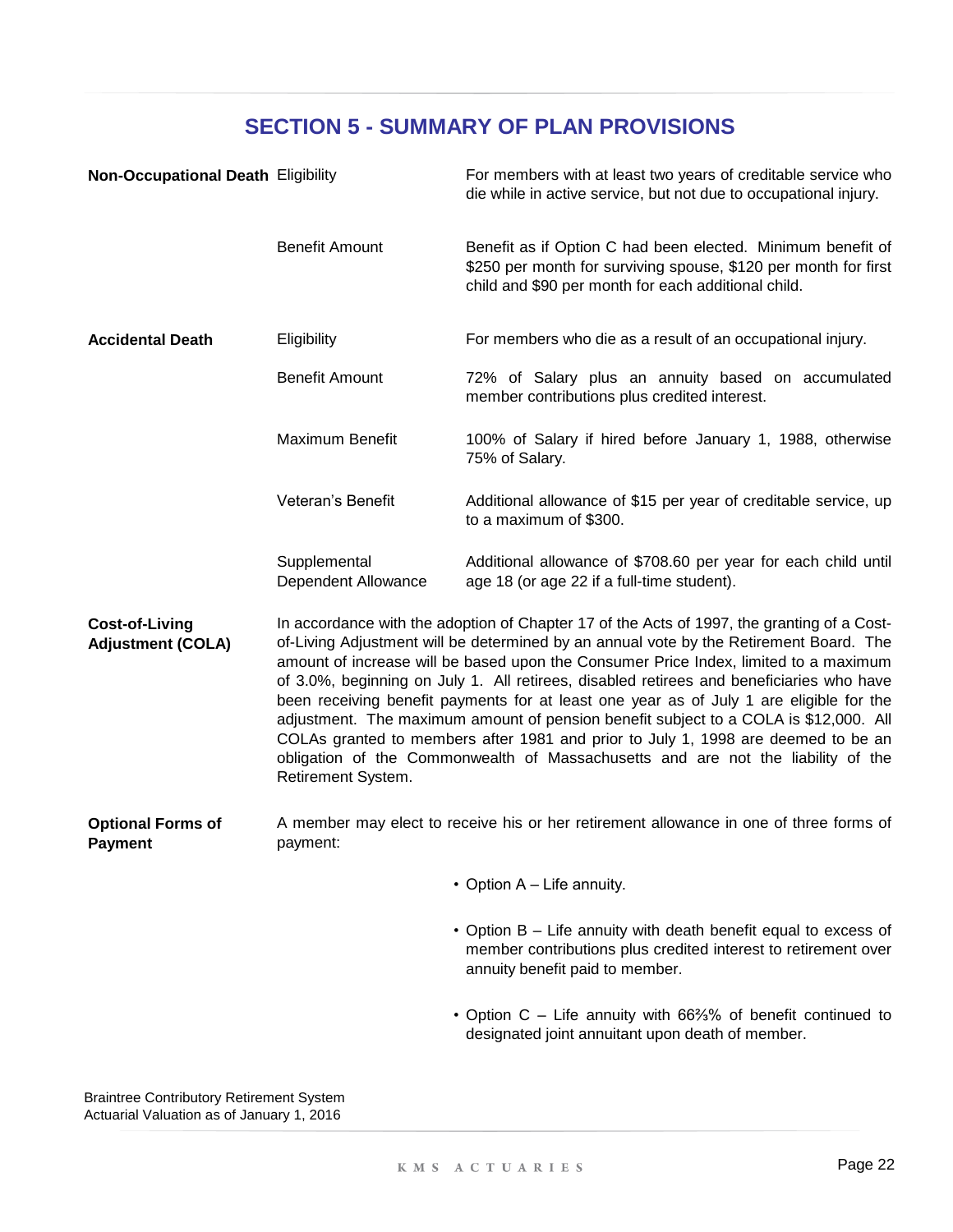| <b>Valuation Date:</b>                                                 | January 1, 2016                                                                                                                                                                                         |                                                                                                                                                                                                                                                                                                                                                                                                                          |         |  |  |
|------------------------------------------------------------------------|---------------------------------------------------------------------------------------------------------------------------------------------------------------------------------------------------------|--------------------------------------------------------------------------------------------------------------------------------------------------------------------------------------------------------------------------------------------------------------------------------------------------------------------------------------------------------------------------------------------------------------------------|---------|--|--|
| <b>Investment Return:</b>                                              | 7.75% per year.<br>return.                                                                                                                                                                              | The investment return assumption is a long-term assumption based on capital<br>market expectations by asset class, historical returns and professional judgment.<br>We considered analysis prepared by PRIM's investment advisor using a building<br>block approach and using the target asset allocation, expected returns by asset<br>class and risk analysis to determine a long-term expected average annual rate of |         |  |  |
| 2.00% per year<br><b>Annuity Savings Fund</b><br><b>Interest Rate:</b> |                                                                                                                                                                                                         |                                                                                                                                                                                                                                                                                                                                                                                                                          |         |  |  |
| <b>Amortization Method:</b>                                            | Unfunded Actuarial Accrued Liability (UAL):<br>Increasing dollar amount at 4% to reduce the Unfunded Actuarial Accrued Liability<br>to zero on or before June 30, 2033. No change from prior valuation. |                                                                                                                                                                                                                                                                                                                                                                                                                          |         |  |  |
|                                                                        | Early Retirement Incentive Programs (ERI):<br>2002 ERI is amortized as a level dollar amount to reduce the liability to zero on<br>June 30, 2019.                                                       |                                                                                                                                                                                                                                                                                                                                                                                                                          |         |  |  |
|                                                                        | 2003 ERI is amortized as a level dollar amount to reduce the liability to zero on<br>June 30, 2020.                                                                                                     |                                                                                                                                                                                                                                                                                                                                                                                                                          |         |  |  |
|                                                                        | June 30, 2022.                                                                                                                                                                                          | 2010 ERI is amortized as a level dollar amount to reduce the liability to zero on                                                                                                                                                                                                                                                                                                                                        |         |  |  |
| <b>Salary Scale:</b>                                                   | The assumed annual rates for salary increases including longevity are illustrated<br>by the following rates:                                                                                            |                                                                                                                                                                                                                                                                                                                                                                                                                          |         |  |  |
|                                                                        | <b>Service</b>                                                                                                                                                                                          | Groups 1 and 2                                                                                                                                                                                                                                                                                                                                                                                                           | Group 4 |  |  |
|                                                                        | 0                                                                                                                                                                                                       | 6.00%                                                                                                                                                                                                                                                                                                                                                                                                                    | 7.00%   |  |  |
|                                                                        | 1                                                                                                                                                                                                       | 5.50%                                                                                                                                                                                                                                                                                                                                                                                                                    | 6.50%   |  |  |
|                                                                        | $\overline{2}$                                                                                                                                                                                          | 5.50%                                                                                                                                                                                                                                                                                                                                                                                                                    | 6.00%   |  |  |
|                                                                        | 3                                                                                                                                                                                                       | 5.25%                                                                                                                                                                                                                                                                                                                                                                                                                    | 5.75%   |  |  |
|                                                                        | 4                                                                                                                                                                                                       | 5.25%                                                                                                                                                                                                                                                                                                                                                                                                                    | 5.25%   |  |  |
|                                                                        | 5                                                                                                                                                                                                       | 4.75%                                                                                                                                                                                                                                                                                                                                                                                                                    | 5.25%   |  |  |

Previous values values values values values values values values values values values values values values values values values values values values values values values values values values values values values values val Braintree Contributory Retirement System Actuarial Valuation as of January 1, 2016

6 4.75% 4.75% 7 4.75% 8 and the set of  $4.50\%$  and  $4.75\%$ 9 4.75% 4.25%

4.50% 4.50%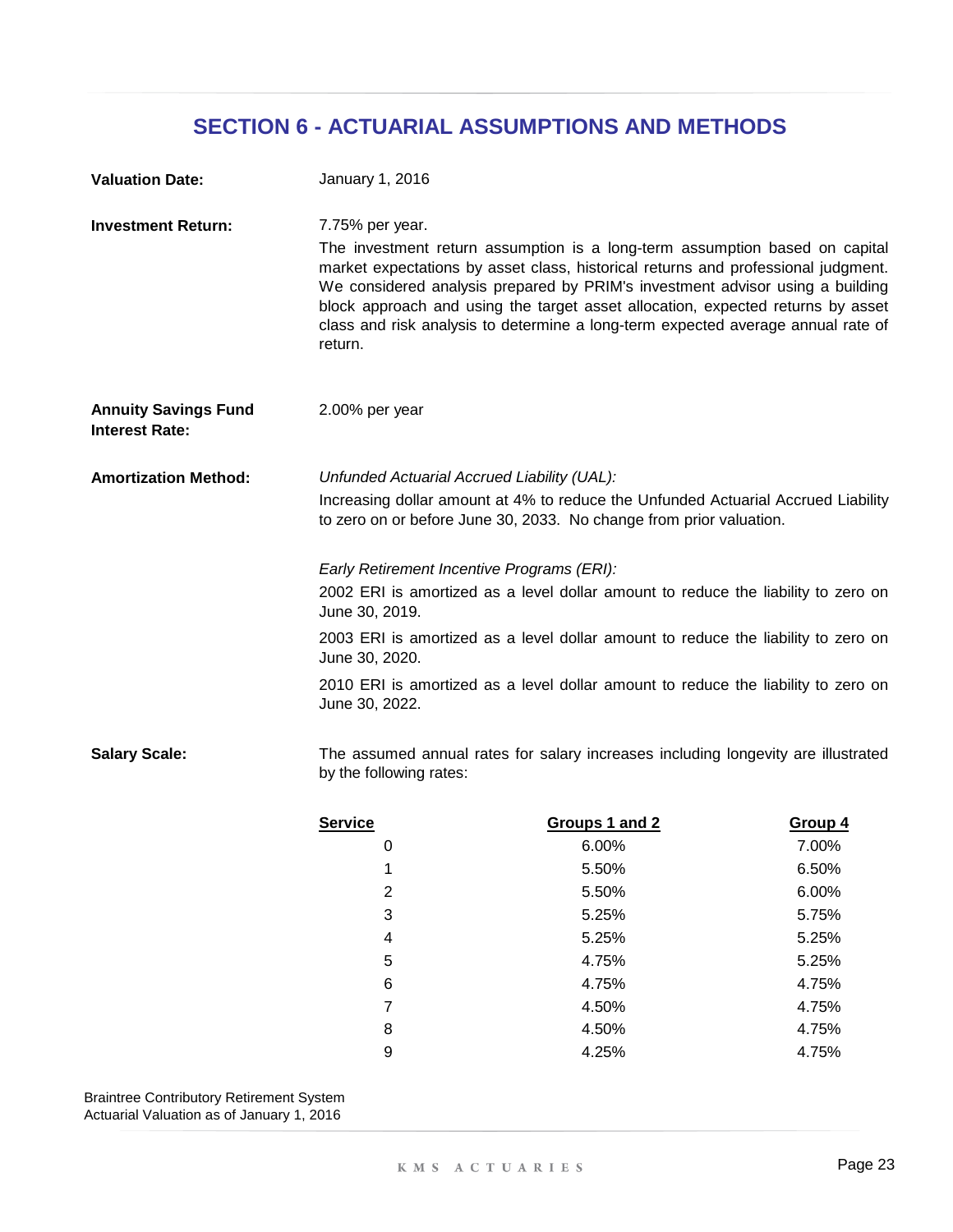The salary scale assumption is a long-term estimate derived from historical data, current and recent market expectations and professional judgment.

- **Cost-of-Living Allowance:** Cost-of-Living Allowances (COLA) are assumed to be 3% of the pension amount, capped at \$360 per year. No change from prior valuation.
- **Mortality Table:** RP-2000 Mortality Table (base year 2009) with full generational mortality improvement using Scale BB. For disabled members, RP-2000 Mortality Table (base year 2012) with full generational mortality improvement using Scale BB. Previously, RP-2000 Mortality Table projected to 2020 for pre-retirement and 2015 for post-retirement with Scale AA.

*General Employees:* 50% of deaths are job-related. *Police and Fire* : 50% of deaths are job-related.

The underlying tables with generational mortality improvement reasonably reflect the mortality experience of the System as of the valuation date based on historical and current demographic data. Further, PERAC reviewed a sampling of a few larger local retirement systems and compared the results with the results found in performing the analsyis of the State Retirement System for years 2012 - 2014. For the State Retirement System analysis, the mortality assumptions reflect the recent experience study published in 2014.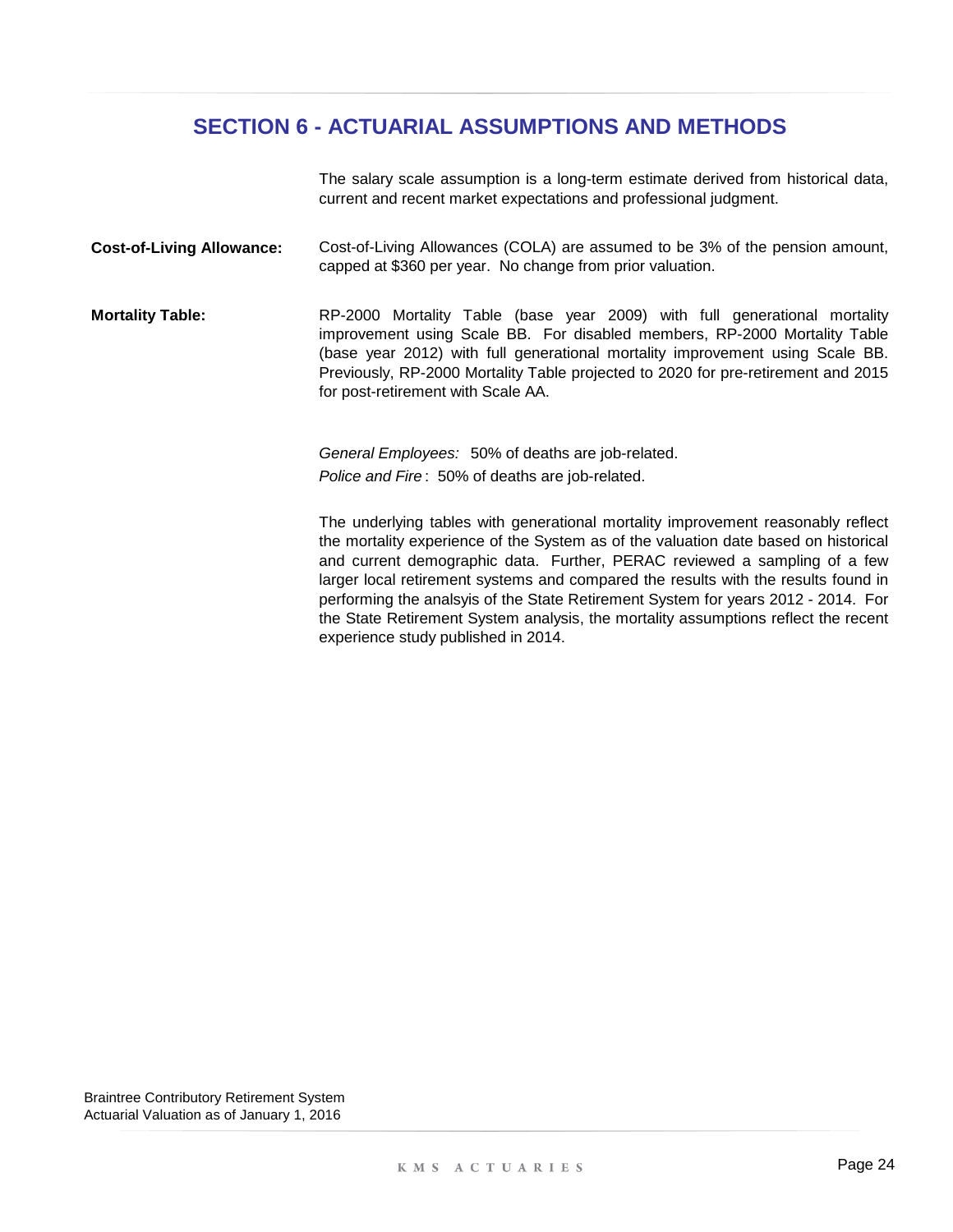#### **Turnover Rates:**

Illustrative turnover rates are shown below:

| <b>Creditable Service</b> | Groups 1 and 2 | Group 4 |
|---------------------------|----------------|---------|
| 0                         | 15.0%          | 1.5%    |
| 1                         | 12.0%          | 1.5%    |
| 2                         | 10.0%          | 1.5%    |
| 3                         | 9.0%           | 1.5%    |
| 4                         | 8.0%           | 1.5%    |
| 5                         | 7.6%           | 1.5%    |
| 6                         | 7.5%           | 1.5%    |
| $\overline{7}$            | 6.7%           | 1.5%    |
| 8                         | 6.3%           | 1.5%    |
| 9                         | 5.9%           | 1.5%    |
| 10                        | 5.4%           | 1.5%    |
| 11                        | 5.0%           | 0.0%    |
| 20                        | 2.0%           | 0.0%    |
| 30                        | 0.0%           | 0.0%    |

**Disability Rates:**

Illustrative disability rates are shown below:

| <b>Attained Age</b> | Groups 1 and 2 | Group 4 |
|---------------------|----------------|---------|
| 20                  | 0.03%          | 0.10%   |
| 25                  | 0.04%          | 0.12%   |
| 30                  | 0.06%          | 0.18%   |
| 35                  | 0.08%          | 0.26%   |
| 40                  | 0.12%          | 0.38%   |
| 45                  | 0.18%          | 0.58%   |
| 50                  | 0.31%          | 0.98%   |
| 55                  | 0.50%          | 1.60%   |
| 60                  | 0.61%          | 1.97%   |
|                     |                |         |

*Police and Fire* : 90% of disabilities are accidental and 10% are ordinary. *General Employees:* 67% of disabilities are accidental and 33% are ordinary.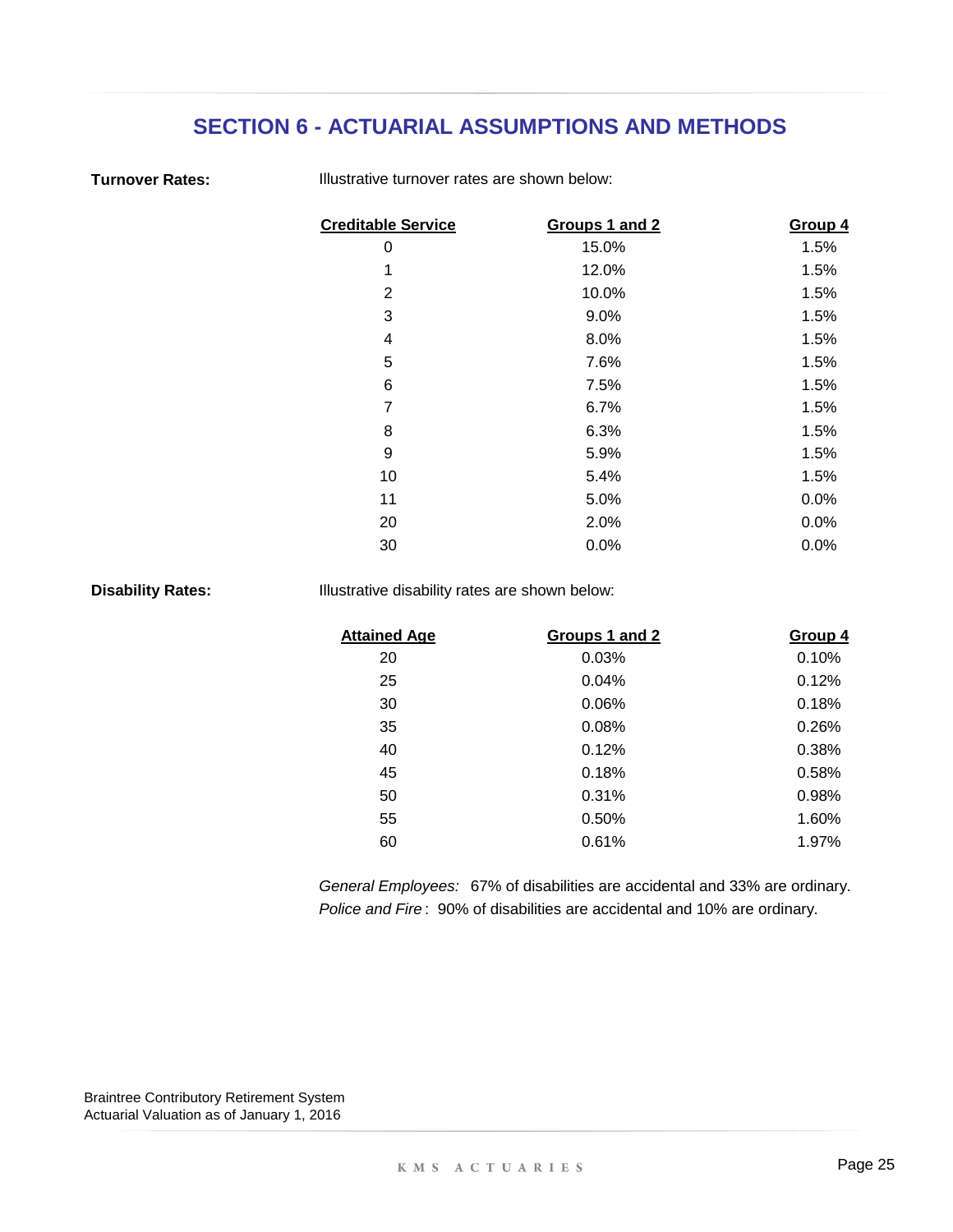**Retirement Rates:**

Illustrative retirement rates are shown below:

|            |             | Groups 1 and 2 |               |  |
|------------|-------------|----------------|---------------|--|
| <u>Age</u> | <u>Male</u> | <b>Female</b>  | Male & Female |  |
| 50         | 0%          | 0%             | 2%            |  |
| 51         | 0%          | 0%             | 2%            |  |
| 52         | 0%          | 0%             | 2%            |  |
| 53         | 0%          | 0%             | 2%            |  |
| 54         | 0%          | 0%             | 2%            |  |
| 55         | 10%         | 10%            | 5%            |  |
| 56         | 3%          | 3%             | 5%            |  |
| 57         | 3%          | 3%             | 5%            |  |
| 58         | 3%          | 3%             | 5%            |  |
| 59         | 5%          | 5%             | 5%            |  |
| 60         | 5%          | 5%             | 10%           |  |
| 61         | 5%          | 5%             | 10%           |  |
| 62         | 10%         | 10%            | 20%           |  |
| 63         | 10%         | 10%            | 20%           |  |
| 64         | 10%         | 10%            | 20%           |  |
| 65         | 50%         | 50%            | 100%          |  |
| 66         | 35%         | 35%            |               |  |
| 67         | 35%         | 35%            |               |  |
| 68         | 35%         | 35%            |               |  |
| 69         | 35%         | 35%            |               |  |
| 70         | 100%        | 100%           |               |  |

The turnover, disability and retirement rates are based on PERAC's most recent experience analysis of local retirement systems which reviewed age, gender and job group. The assumptions reflect this analysis as well as professional judgment.

**Actuarial Cost Method:** Individual Entry Age Normal.

**Actuarial Asset Method:** The Actuarial Value of Assets is the market value of assets as of the valuation date reduced by the sum of:

- a) 75% of gains and losses of the prior year,
- b) 50% of gains and losses of the second prior year and
- c) 25% of gains and losses of the third prior year.

Investment gains and losses are determined by the excess or deficiency of the expected return over the actual return on the market value. The actuarial valuation of assets is further constrained to be not less than 90% or more than 110% of market value.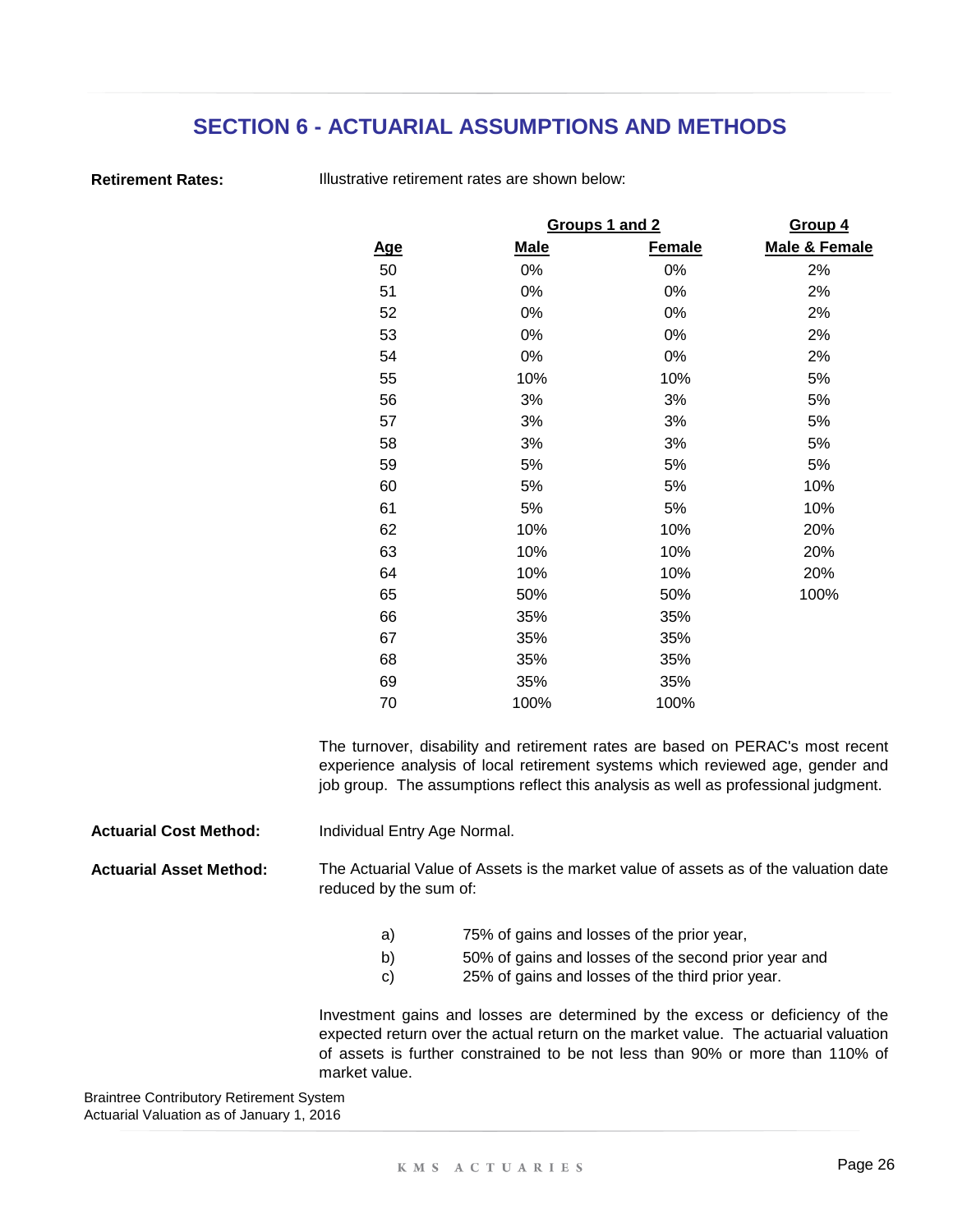| <b>Census Data:</b>             | Census data as of the valuation date were submitted by the Retirement Board.                                                                                                                      |
|---------------------------------|---------------------------------------------------------------------------------------------------------------------------------------------------------------------------------------------------|
| <b>Asset Data:</b>              | Asset information is reported annually to the Public Employee Retirement<br>Administration Commission by the Braintree Contributory Retirement System.                                            |
| Dependents:                     | 100% of all members will be survived by a spouse. Age assumption for spouses is<br>that males are assumed to be three years older than females.                                                   |
| <b>Administrative Expenses:</b> | The anticipated administrative expenses for the fiscal year. For Fiscal Year 2017,<br>the administrative expenses were assumed to be \$350,000 and are anticipated to<br>increase at 4% per year. |
|                                 | The administrative expense assumption is based on information relating to the<br>System's administrative expenses provided by the Retirement System.                                              |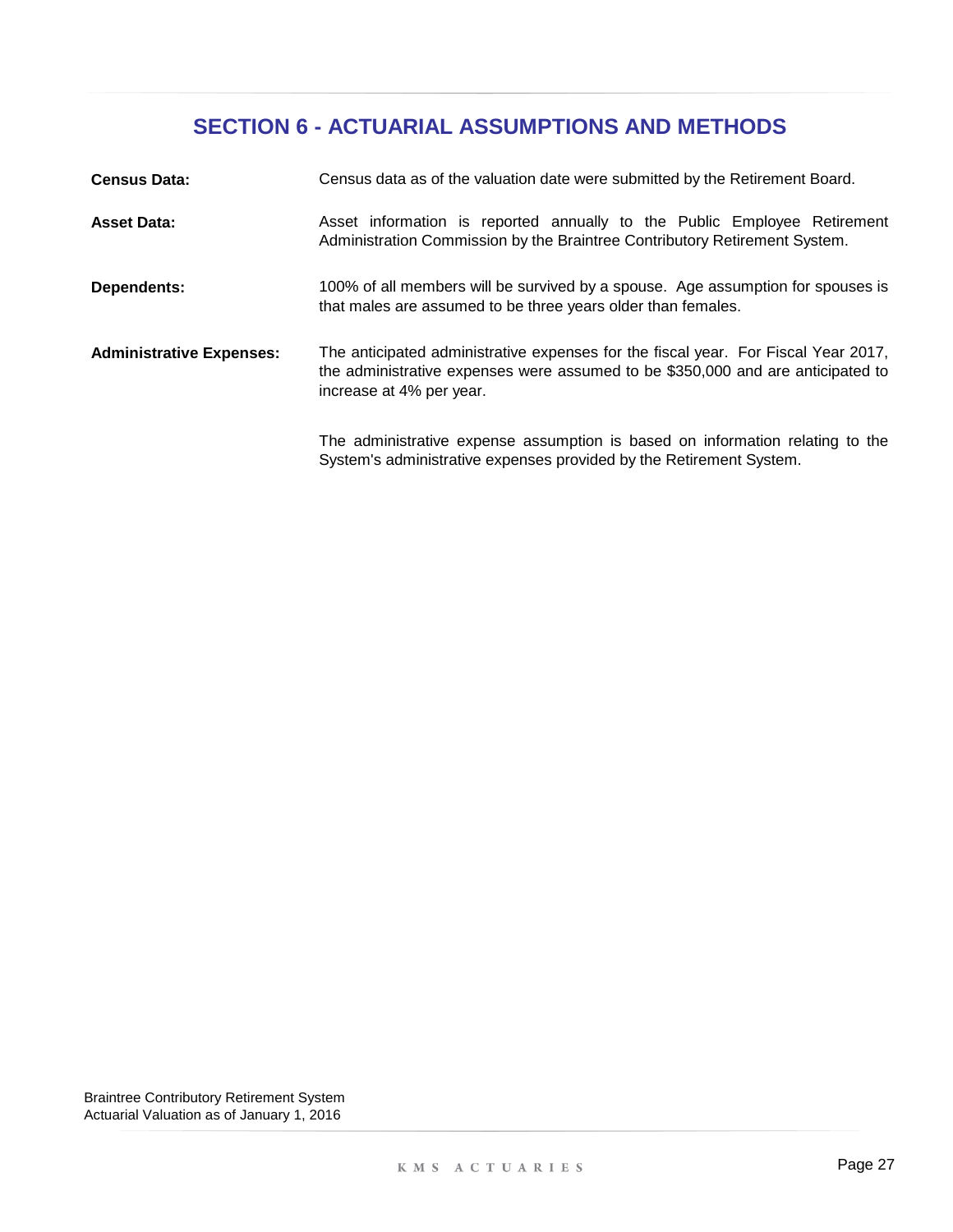## **SECTION 7 - PLAN MEMBER INFORMATION**

### **Exhibit 7.1 - Active Members by Age and Years of Service as of January 1, 2016**

|                                                 |                | Years of Service |                          |                |                  |                |          |                  |                          |                  |
|-------------------------------------------------|----------------|------------------|--------------------------|----------------|------------------|----------------|----------|------------------|--------------------------|------------------|
| Age                                             | $0$ to $4$     | $5$ to $9$       | 10 to 14                 | 15 to 19       | 20 to 24         | 25 to 29       | 30 to 34 | 35 to 39         | 40 & up                  | Total            |
| Under 20                                        |                |                  |                          |                |                  |                |          |                  |                          | 0                |
|                                                 |                |                  |                          |                |                  |                |          |                  | $\sim$                   | $\mathbf 0$      |
| $20 - 24$                                       | 15             |                  |                          |                |                  |                |          |                  |                          | 15               |
|                                                 | 44,083         |                  |                          |                |                  |                |          |                  |                          | 44,083           |
| 25 to 29                                        | 42             | $\,$ 5 $\,$      |                          |                |                  |                |          |                  |                          | 47               |
|                                                 | 42,295         | 61,512           |                          |                |                  |                |          |                  |                          | 44,340           |
| 30 to 34                                        | 21             | 21               | 3                        |                |                  |                |          |                  |                          | 45               |
|                                                 | 62,325         | 66,470           | 72,371                   |                |                  |                |          |                  | $\overline{a}$           | 64,929           |
| 35 to 39                                        | 20             | 8                | 21                       | 5              |                  |                |          |                  | $\blacksquare$           | 54               |
|                                                 | 53,249         | 67,632           | 68,648                   | 69,975         |                  |                |          |                  |                          | 62,917           |
| 40 to 44                                        | 16             | 9                | 10                       | 15             | $\boldsymbol{2}$ |                |          |                  | ٠                        | 52               |
|                                                 | 30,334         | 48,425           | 70,304                   | 91,137         | 71,636           |                |          |                  |                          | 60,279           |
| 45 to 49                                        | 31             | $27\,$           | 17                       | 14             | 23               | 6              |          |                  |                          | 118              |
|                                                 | 34,212         | 48,896           | 74,474                   | 79,661         | 79,398           | 98,155         |          |                  |                          | 60,824           |
| 50 to 54                                        | 31             | 26               | 33                       | 32             | $10$             | 39             | 11       |                  | $\overline{a}$           | 182              |
|                                                 | 34,903         | 39,733           | 49,953                   | 70,291         | 71,735           | 89,832         | 95,381   |                  | $\overline{a}$           | 61,993           |
| 55 to 59                                        | 20             | 11               | 31                       | 31             | 12               | 17             | 11       | $\overline{1}$   |                          | 134              |
|                                                 | 35,322         | 45,812           | 42,316                   | 55,184         | 57,512           | 78,243         | 107,661  | 114,248          | $\overline{\phantom{a}}$ | 56,356           |
| 60 to 64                                        | $\,$ 5 $\,$    | $10$             | 16                       | 26             | 11               | 11             | 11       |                  | $\overline{a}$           | $90\,$           |
|                                                 | 46,907         | 49,599           | 52,041                   | 44,973         | 53,750           | 83,266         | 103,392  |                  | $\overline{\phantom{a}}$ | 59,744           |
| 65 to 69                                        | $\overline{1}$ | $\overline{4}$   | $\mathbf 3$              | 8              | 4                | $\overline{4}$ |          |                  | $\mathbf{1}$             | 25               |
|                                                 | 44,466         | 41,612           | 36,107                   | 62,258         | 48,011           | 34,801         |          |                  | 78,239                   | 49,071           |
| 70 & up                                         | $\overline{1}$ | $\mathbf{1}$     | $\overline{\phantom{a}}$ | $\overline{1}$ | $\overline{1}$   | 3              |          |                  | $\sqrt{2}$               | $\boldsymbol{9}$ |
|                                                 | 27,234         | 27,863           | $\overline{\phantom{a}}$ | 75,731         | 69,076           | 42,276         |          |                  | 36,459                   | 44,406           |
| Total                                           | 203            | 122              | 134                      | 132            | 63               | 80             | 33       | $\overline{1}$   | 3                        | 771              |
| Average Salary                                  | 41,636         | 51,047           | 56,187                   | 64,661         | 67,132           | 82,556         | 102,144  | 114,248          | 50,386                   | 58,643           |
|                                                 |                |                  |                          |                | Average Age:     |                | 49.4     | Average Service: |                          | 13.1             |
| <b>Braintree Contributory Retirement System</b> |                |                  |                          |                |                  |                |          |                  |                          |                  |

Actuarial Valuation as of January 1, 2016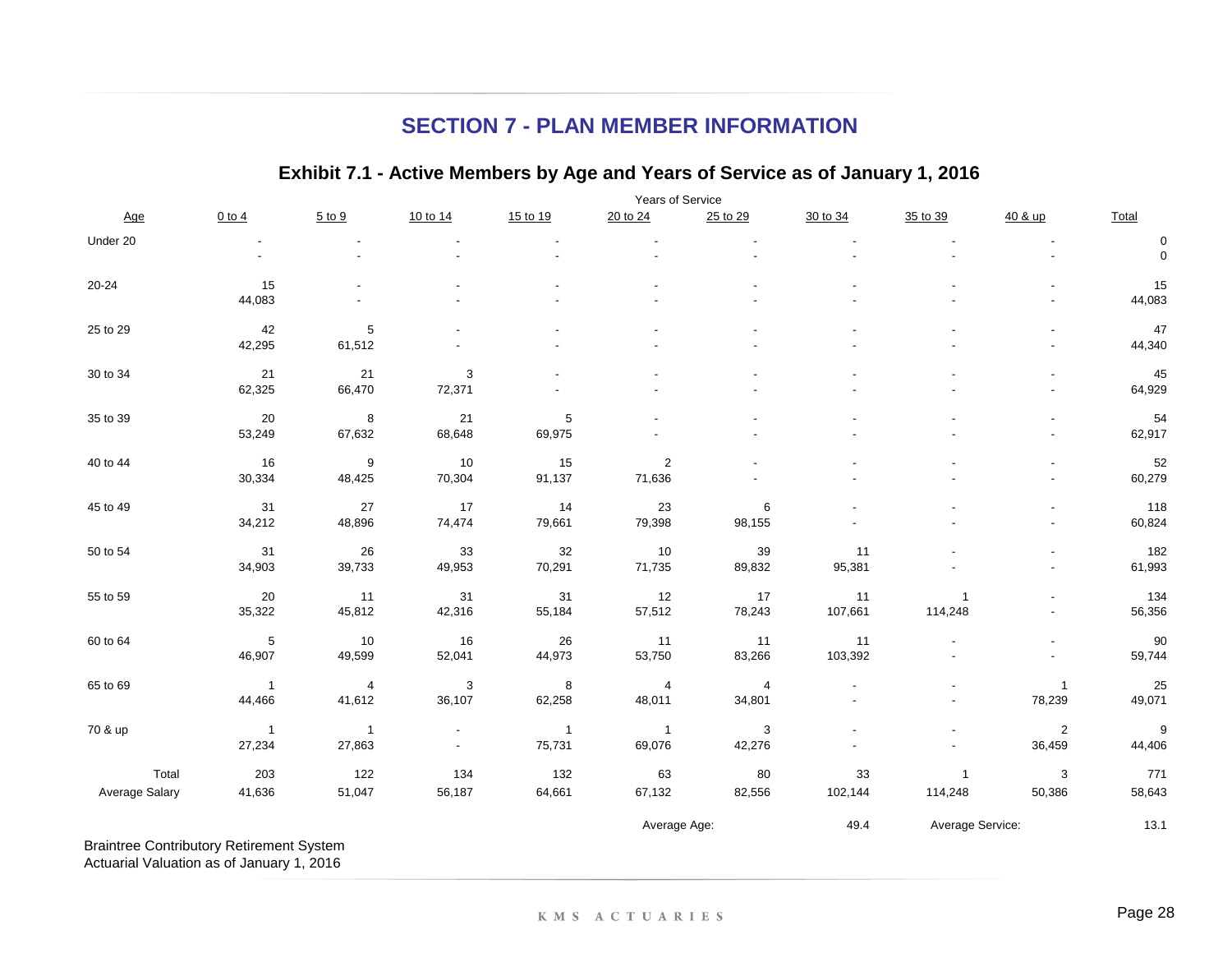## **SECTION 7 - PLAN MEMBER INFORMATION**

|                     | Male  |                       | Female |                       | <b>Total</b> |                       |
|---------------------|-------|-----------------------|--------|-----------------------|--------------|-----------------------|
| <b>Attained Age</b> | Count | <b>Total Payments</b> | Count  | <b>Total Payments</b> | Count        | <b>Total Payments</b> |
| $<$ 20              | 0     | 0                     | 0      | 0                     | 0            | 0                     |
| 20-24               | 0     | 0                     | 0      |                       | 0            | 0                     |
| 25-29               | ŋ     | 0                     | 0      |                       | 0            | 0                     |
| 30-34               |       |                       |        |                       |              |                       |
| 35-39               |       |                       |        |                       |              | 0                     |
| 40-44               |       |                       |        | 23,706                |              | 23,706                |
| 45-49               |       | 69,755                |        |                       | 2            | 69,755                |
| 50-54               |       | 36,758                |        |                       |              | 36,758                |
| 55-59               | 12    | 436,222               |        | 217,021               | 19           | 653,244               |
| 60-64               | 22    | 1,339,750             | 17     | 340,973               | 39           | 1,680,723             |
| 65-69               | 49    | 2,332,187             | 34     | 697,361               | 83           | 3,029,548             |
| 70-74               | 39    | 1,527,980             | 39     | 779,321               | 78           | 2,307,301             |
| 75-79               | 43    | 1,669,841             | 24     | 416,309               | 67           | 2,086,150             |
| 80-84               | 24    | 636,255               | 47     | 758,740               | 71           | 1,394,995             |
| 85-89               | 15    | 381,692               | 33     | 610,085               | 48           | 991,777               |
| 90-94               | 9     | 174,386               | 15     | 171,740               | 24           | 346,127               |
| $95+$               | 3     | 58,008                | 9      | 77,530                | 12           | 135,539               |
| Total               | 219   | 8,662,836             | 226    | 4,092,787             | 445          | 12,755,623            |
| Average Age         | 73.5  |                       | 77.6   |                       | 75.6         |                       |
| Average Payment     |       | 39,556                |        | 18,110                |              | 28,664                |
|                     | 49.2% | 67.9%                 | 50.8%  | 32.1%                 | 100.0%       | 100.0%                |

### **Exhibit 7.2 - Retired Plan Members and Beneficiaries Annual Pensions as of January 1, 2016**

Included in above totals is \$112,478 in State reimbursed COLAs.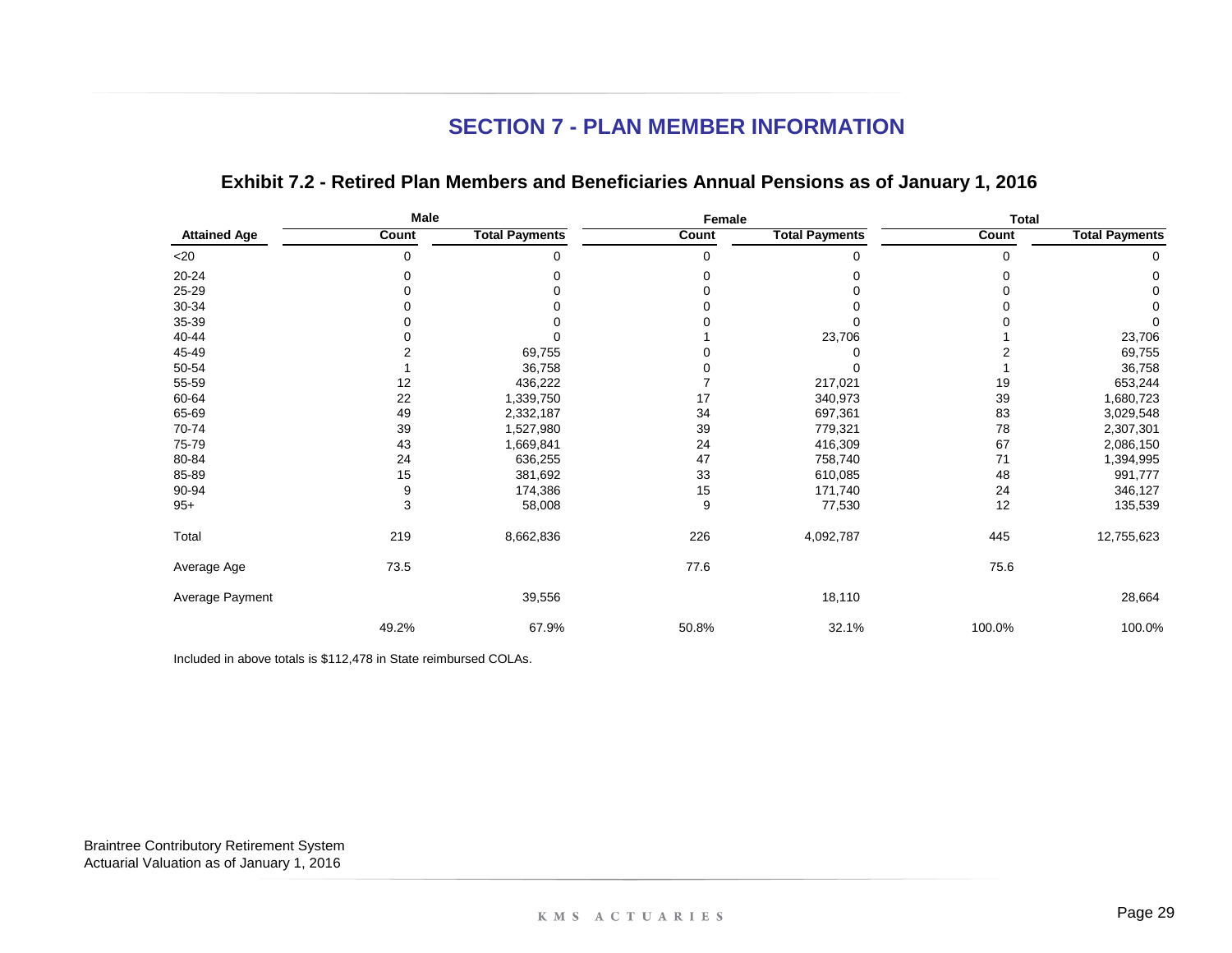## **SECTION 7 - PLAN MEMBER INFORMATION**

|                     | Male  |                       | Female |                       | <b>Total</b> |                       |
|---------------------|-------|-----------------------|--------|-----------------------|--------------|-----------------------|
| <b>Attained Age</b> | Count | <b>Total Payments</b> | Count  | <b>Total Payments</b> | Count        | <b>Total Payments</b> |
| $<$ 20              | 0     | 0                     | 0      |                       | 0            | 0                     |
| $20 - 24$           |       |                       |        |                       |              | O                     |
| 25-29               |       |                       |        |                       |              |                       |
| $30 - 34$           |       |                       |        |                       |              |                       |
| 35-39               |       |                       |        |                       |              |                       |
| 40-44               |       |                       |        |                       |              |                       |
| 45-49               |       |                       |        |                       |              |                       |
| 50-54               |       | 79,776                |        | 46,819                |              | 126,595               |
| 55-59               |       | 73,843                |        |                       | 3            | 73,843                |
| 60-64               | 13    | 584,324               |        |                       | 13           | 584,324               |
| 65-69               | 15    | 695,722               |        |                       | 15           | 695,722               |
| 70-74               | 13    | 424,915               |        | 45,865                | 15           | 470,780               |
| 75-79               | 9     | 255,334               |        |                       | 9            | 255,334               |
| 80-84               |       | 109,335               |        |                       |              | 109,335               |
| 85-89               |       | 37,870                |        |                       |              | 37,870                |
| 90-94               |       |                       |        |                       |              |                       |
| $95+$               | 0     | 0                     | 0      |                       | 0            | 0                     |
| Total               | 61    | 2,261,119             | 4      | 92,683                | 65           | 2,353,802             |
| Average Age         | 69.5  |                       | 63.1   |                       | 69.1         |                       |
| Average Payment     |       | 37,068                |        | 23,171                |              | 36,212                |
|                     | 93.8% | 96.1%                 | 6.2%   | 3.9%                  | 100.0%       | 100.0%                |

### **Exhibit 7.3 - Disabled Plan Members Annual Pensions as of January 1, 2016**

Included in above totals is \$50,553 in State reimbursed COLAs.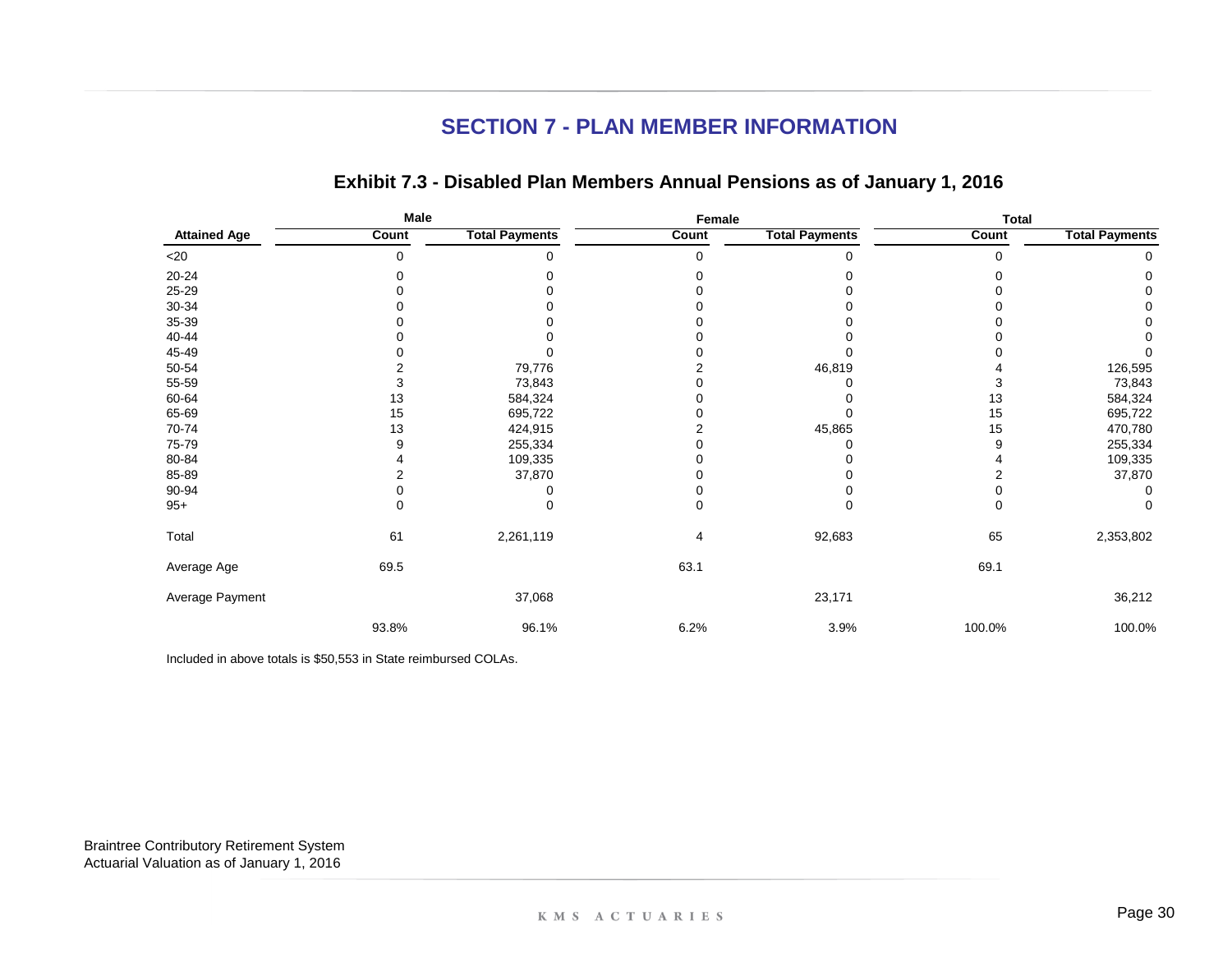## **SECTION 8 - GLOSSARY OF TERMS**

**Actuarial Accrued Liability** – That portion of the Actuarial Present Value of pension plan benefits which is not provided by future Normal Costs or employee contributions. It is the portion of the Actuarial Present Value attributable to service rendered as of the Valuation Date.

**Actuarial Assumptions** – Assumptions, based upon past experience or standard tables, used to predict the occurrence of future events affecting the commencement, amount and duration of pension benefits, such as: changes in compensation, mortality, withdrawal, disablement and retirement; rates of investment earnings and asset appreciation or depreciation; and any other relevant items.

**Actuarial Cost Method (or Funding Method)** – A procedure for allocating the Actuarial Present Value of all past and future pension plan benefits to the current year (Normal Cost) and the past (Actuarial Accrued Liability).

**Actuarial Gain or Loss (or Experience Gain or Loss)** – A measure of the difference between actual experience and that expected based upon the set of Actuarial Assumptions, during the period between the valuation date and the most recent immediately preceding valuation date.

**Actuarial Present Value** – The dollar value on the valuation date of all benefits expected to be paid to current members based upon the Actuarial Assumptions and the terms of the Plan.

**Amortization Payment** – That portion of the pension plan appropriation which represents payments made to pay interest on and the reduction of the Unfunded Accrued Liability.

**Annual Statement** – The statement submitted by the local retirement board to PERAC each year that describes the asset holdings and Fund balances as of December 31 and the transactions during the calendar year that affected the financial condition of the retirement system.

**Annuity Reserve Fund** – The fund into which total accumulated Member Contributions, including interest, is transferred at the time a member retires, and from which annuity payments are made.

**Annuity Savings Fund** – The fund in which Member Contributions plus interest credited are held for active members and for former members who have not withdrawn their contributions and are not yet receiving a benefit (inactive members).

**Assets** – The total value of the investments held by the Plan trust that are for the payment of promised benefits.

**Cost of Benefits** – The estimated payment from the pension system for benefits for the fiscal year.

**Expense Fund** – The fund into which the appropriation for administrative expenses is paid and from which all such expenses are paid.